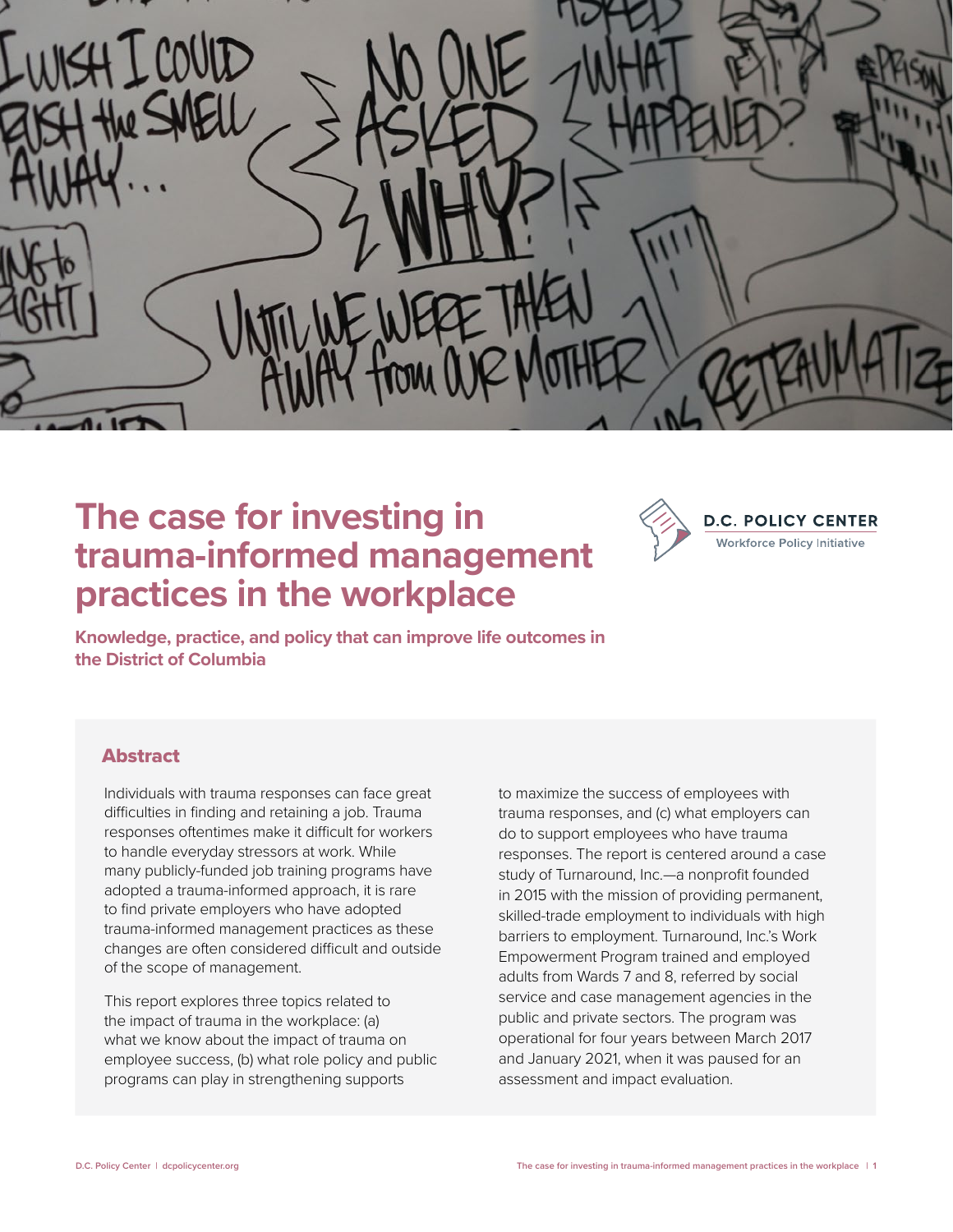#### **INTRODUCTION**

# The need for trauma-informed management practices

**Each year, the District of Columbia, along with the federal government, invests millions of dollars in supporting District residents who need help finding a job.** The District invests in job readiness, job training, career counseling, and job placement programs run by government and private agencies or offered by adult charter schools. According to the Workforce Development System Expenditure Guide published by the DC Workforce Investment Council (WIC), in Fiscal Year 2021, for example, the city spent \$100.5 million (budgeted from a mix of local and federal dollars) to support 59 different workforce programs and 199 separate activities across 16 different government agencies<sup>1</sup> that collectively served D.C. residents over 57,800 times.<sup>2,3</sup> While the D.C. government publishes some data on program completion rates, little information exists on the long-term career outcomes of the program participants. The limited data compiled in the WIC reports suggest that many adults who participate and complete publicly-funded workforce programs have difficulty getting and retaining a job.4

## **Similarly, employers spend a tremendous amount of time and resources to fill positions that open**

**because of turnover.** Each month, two to three percent of employees turn over in the Washington metropolitan area.5 Some of this turnover is expected, tracking the normal expansion or contraction of employment in business establishments or the result of typical job mobility for workers. But turnover is particularly high in some industries, reflecting deeper challenges in finding and keeping employees. For example, between 2010 and 2019, annual employee turnover among housing providers hovered around 33 percent, with nearly 40 percent of onsite maintenance staff turning over each year.<sup>6</sup> For D.C. employers, the estimated cost of

replacing these workers is approximately \$37 million.<sup>7</sup> Turnover rates at hotels and restaurants could be as high as 70 percent<sup>8</sup> and it could cost D.C. employers more than \$130 million a year to replace them.<sup>9</sup> In construction, the turnover rate in the third quarter of 2021 hovered around 26 percent<sup>10</sup> compared to the long-term average of 18 percent, and the estimated cost of replacing these workers is \$77 million.<sup>11</sup>

**While the reasons for the low rates of job placement and retention are many, in this report, we focus on one aspect: the role of trauma as a barrier to obtaining and keeping a job.** Trauma is defined in this report as a response to an event (or a series of events) that invokes unpredictable and negative emotions such as fear, helplessness, or horror associated with past experiences.12 Trauma can manifest itself in the workplace in many ways such as strained relationships or physical, emotional, psychological, or behavioral reactions. Trauma responses can make it difficult to work through common workplace stressors—such as making a mistake or having a disagreement with a client or colleagues—and can cause unexpected reactions and behaviors that fall outside the expected realm of professional etiquette.<sup>13</sup>

**Research shows that many low-income adults accessing publicly-funded employment services experience trauma responses, affecting their ability to thrive in a work environment.<sup>14</sup> Interviews with** stakeholders in D.C. show that many of the city's workforce programs have begun to adopt traumainformed practices in their service models. But even when individuals successfully complete job readiness programs and find employment, trauma could remain as a barrier to employee retention. Employers and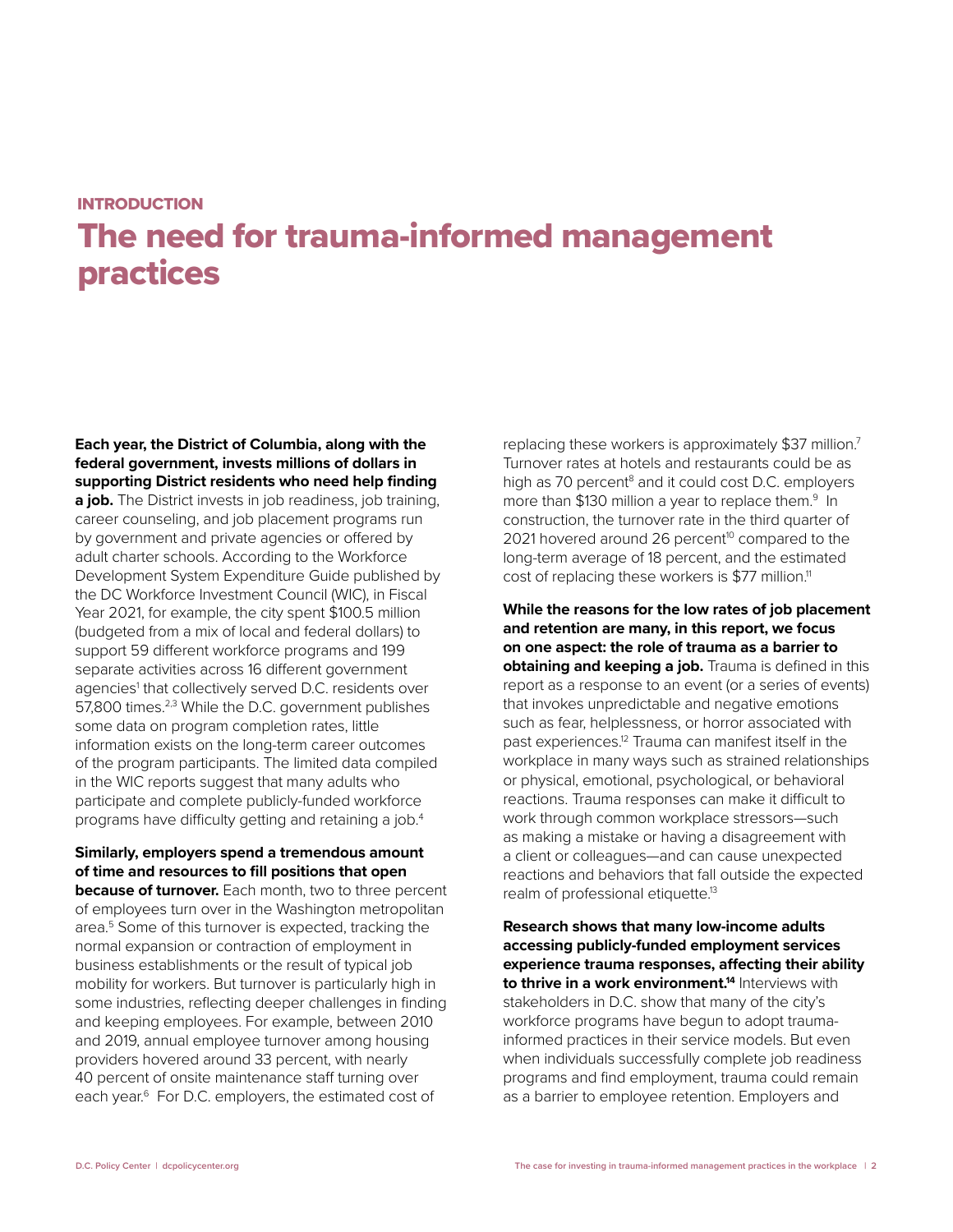managers are not always ready interact with, show empathy toward, or understand common problems that can arise with employees experiencing trauma responses. Employees, too, must be prepared to adapt to or cope with the stresses of the workplace through learned strategies for handling workplace stressors. Without intentional trauma-informed practices adopted by all three—the public sector which invests in preparing workers, employers who hire graduates of publicly-funded workforce programs, and workers themselves—the full value of investments made in workforce readiness will likely go unrealized.

**This report explores three topics related to the impact of trauma in the workplace:** (a) what we know about the impact of trauma on employee success; (b) what role policy and public programs can play in strengthening supports to maximize the success of employees with trauma responses; and (c) what employers can do to support employees who have trauma responses. The report is centered around a case study of [Turnaround, Inc](http://turnaroundincdc.org/)**.**—a nonprofit founded in

2015 with the mission of providing permanent, skilledtrade employment to individuals with high barriers to employment. Turnaround, Inc.'s Work Empowerment Program worked with adults from Wards 7 and 8, referred by social service and case management agencies in the public and private sectors to train and employ them. The program was operational for four years between March 2017 and January 2021, when it was paused for an assessment and impact evaluation.

**The case study on Turnaround, Inc. is important because it is one of the very few examples of how a trauma-informed workplace might operate.** While there is consensus that trauma-informed practices in the workplace can increase professional success,<sup>15</sup> little knowledge exists on the types of modifications needed to adopt such practices. The Turnaround Inc. experience shows that the language and practices in a trauma-informed workplace practices could be at odds with what managers have come to accept as standards of professional behavior.<sup>16</sup> The case study also shows that it could take an exceptional amount



#### *Figure 1. District residents aged 17-64 currently not working or in school, by race and educational attainment (2019)*

Source: American Community Survey microdata files for 2019. Note: Excludes 2,525 residents who reported they are not available for work for health or other reasons.

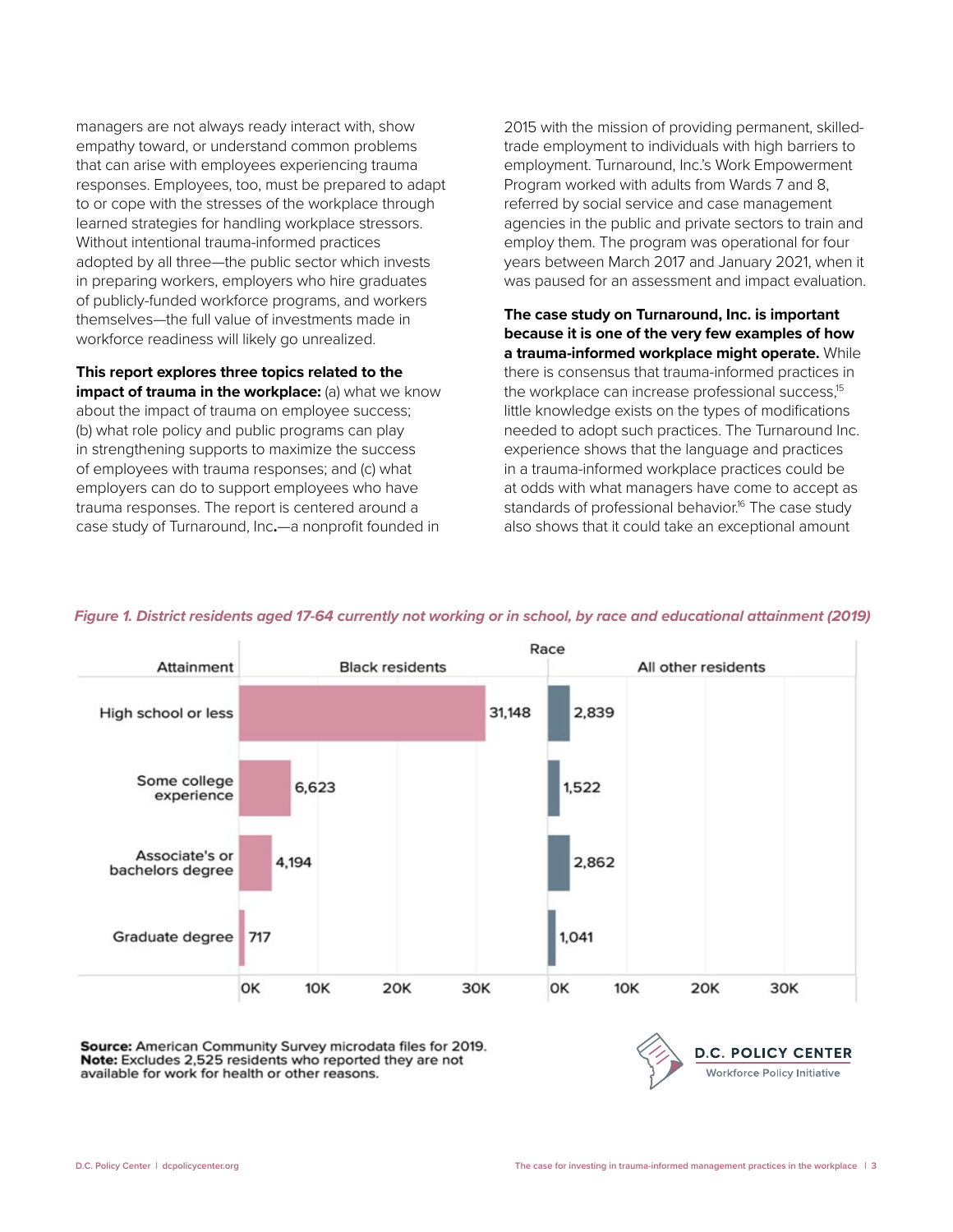of work on part of managers to shift focus from certain worker behaviors to strategies for improving worker success and do so while staying operational.<sup>17</sup> As such, Turnaround Inc.'s operations, experiences, and outcomes provide important insight as to what it may take to implement trauma-informed management practices, what can be expected from employers when working with workers who have trauma responses, and how the government and employers could collaborate to improve the life outcomes for these individuals.

**This topic is particularly relevant to the District of Columbia because some of the disparities in employment and life outcomes between the city's residents are likely related to trauma**. In 2019, of the 415,828 D.C. residents between the ages of 17 and 64 (excluding those who were in school), 53,471 (13 percent) were not working.<sup>18</sup> Three quarters of these non-working adults were Black residents without college credentials. While we do not have data on how many of these adults have trauma responses, indirect data on mental health indicators suggest that this incidence is high: The same year, 11.5 percent of adults 18 to 65 who live in the District reported having more than 14 days of poor mental health in the previous month (compared to 9.7 percent in the entire metro region), but that share was 19.4 percent for those who have been out of work for over a year, and 20 percent among those with less than a high school degree.<sup>19</sup>

Importantly, trauma is strongly correlated with conditions that make it difficult to get a job in the first place: people with a history of trauma are more likely to have poor educational outcomes. For example, one study finds that adverse childhood experiences (ACEs)—one way that researchers measure trauma more than double the risk of having no educational qualifications.20 Individuals who have suffered from ACEs are also more likely to have poor physical and mental health and increased risk-taking behavior such as higher incidences of substance abuse.<sup>21</sup>

**There is real cost—both a human cost and a social cost—to trauma.** District residents who find themselves outside of the workforce are also among those who are most likely to suffer the consequences of concentrated poverty:<sup>22</sup> They are more likely to experience physical and mental health problems, economic instability, or be involved with the criminal justice system.<sup>23</sup> They live shorter lives.<sup>24</sup> They are more likely to be disconnected from their communities, less engaged in civic activities, are less likely to vote or organize, and therefore

their communities have a muted voice in the city's policies.25 Their children, too, will likely have fewer opportunities, creating a vicious cycle that deepens poverty and increases human suffering.<sup>26,27</sup>

**Recognizing trauma reactions as a barrier to workplace retention and in reaction to workplace interactions is not new; and the idea of adopting trauma-informed practices is not novel.** But trauma experiences became more frequent post COVID-19, making this a more pressing issue for employers. Estimates showing that over a quarter of the population showed symptoms of a trauma-related disorder after the pandemic.<sup>28</sup> As worker burnout and turnover becomes a larger issue in the District,<sup>29</sup> many employers and government agencies increasingly interested in ways to improve worker and participant experiences and outcomes, creating an opportunity to change management practices.

**In one way, the renewed focus on the role of mental health and trauma in the workplace reveals an uncomfortable truth:** As the impacts of trauma have expanded beyond marginalized communities especially Black marginalized communities—to the broader population, there is more interest in the topic, and a broader perception of mental health as an issue with which employers must grapple. This is in stark contrast to the times when mental health problems and trauma responses have largely been ignored, seen as a problem largely impacting low-income Black communities.

**The report is organized in the following way:** Part 1 presents a review of existing literature on the impact of trauma on employability and program design for services—including employment services—available for individuals who have trauma responses. Part 2 presents a case study of Turnaround Inc. and the lessons learned through their three years of operations. It also includes findings from interviews with Turnaround Inc. leadership, and representatives from various case management agencies who have worked with Turnaround Inc. Part 3 concludes with recommendations on policy and practices that could be adopted both by the public sector and private employers who wish to create opportunities for success for their employees who have experienced traumatic events.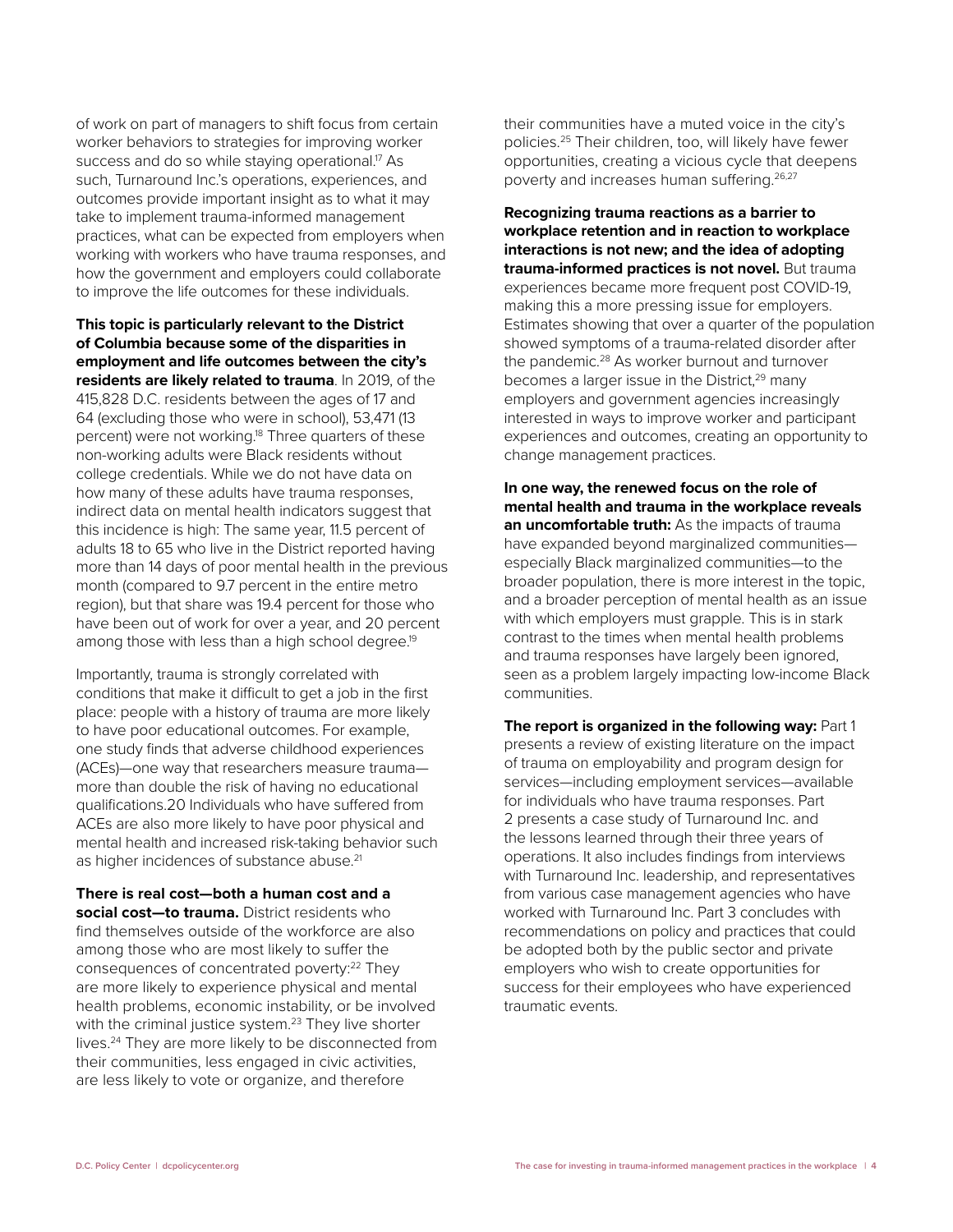## PART 1

# KNOWLEDGE: What we know about the impact of trauma on the work and life outcomes of individuals

#### **The large body of research on the impact of trauma on life can be loosely grouped into three threads.**  The earliest thread includes studies that examine

the impact of trauma on life outcomes of individuals. This rich literature, which began in late 1990s, has established strong connections between trauma and impaired health and life outcomes for individuals who have trauma responses. A second thread of research has examined the incidence of trauma among participants of social safety net programs and associated work readiness and employment programs. Not surprisingly, this research found a higher incidence of trauma among participants in such programs. Once these linkages were established, researchers turned to study how trauma-informed practices can improve physical and mental health and life outcomes of individuals. This third thread of research has shown that finding the right tools for trauma-informed interventions can be difficult, but once done, could have significant success.

## What is trauma?

**Trauma is defined as the response to an event (or events) that evokes fear, helplessness, and other psychological and often physical symptoms in an individual.** Events that can potentially cause trauma responses can include physical, emotional, or sexual abuse, loss of a loved one, domestic violence, homelessness, incarceration, medical events, addiction, community violence, and more. Trauma symptoms can include fear, anger, agitation, sadness, racing heart,

changes to eating and sleeping patterns, fatigue, inability to concentrate, intrusive images, confusion, inability to articulate thoughts, isolation, substance abuse, violent outbursts, and lower senses of trust, safety, and self-esteem. Many people with trauma responses expect to be judged or rejected by those in authoritative positions, assume people will perceive them negatively, and feel as if they are constantly in crisis.30 Because of these symptoms and responses, everyday workplace interactions like constructive criticism can be seen as a threat to survival.

## Linkages between trauma and life outcomes

**Early research on the impact of trauma on life and outcomes of individuals was conducted from 1995 to 1997 by Kaiser Permanente in Southern California with data from 17,000 members of their Health Maintenance Organization**. This information allowed researchers to link adverse childhood experiences (ACEs) reported by survey respondents to their current health status, behaviors, and life outcomes tracked by the patient health history data collected the HMO. Researchers found that survey respondents who reported a higher incidence of ACEs were at increased risk of negative emotional, physical, neurological, and behavioral outcomes.<sup>31</sup> Since then, multiple studies have linked trauma to conditions that could impair a person's work prospects, including mental health barriers such as depression,<sup>32</sup> physical barriers such as autoimmune diseases,33 environmental barriers such as food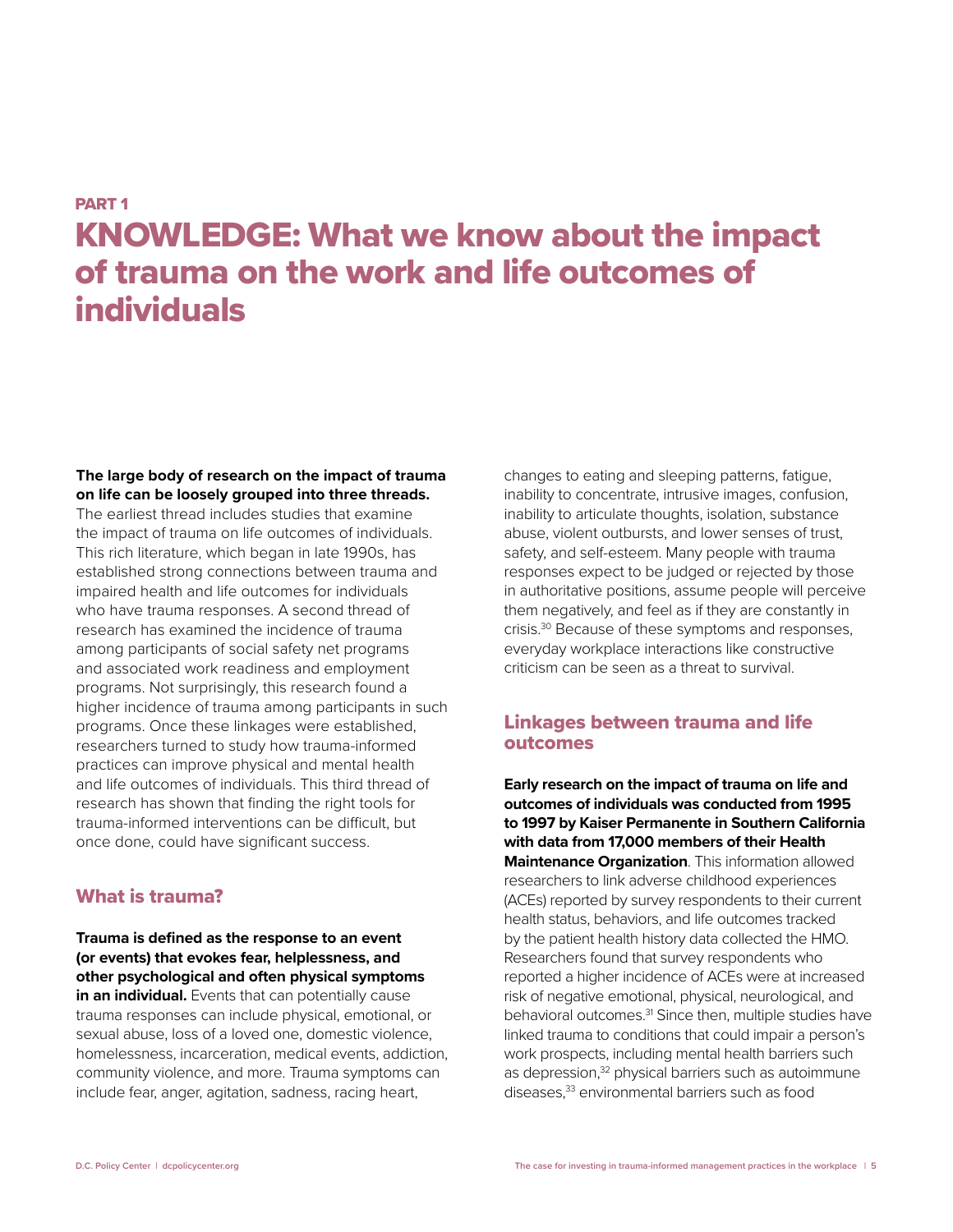insecurity, $34$  and domestic violence. $35$  As such, individuals who have experienced traumatic events are less likely to be employed, and more likely to be on long-term employment disability support services.<sup>36</sup>

## **The impact of trauma on job prospects is especially apparent on the life outcomes of formerly**

**incarcerated D.C. residents.** In 2018, the D.C. Policy Center published an analysis of employment outcomes of 9,924 clients served by Court Services and Offender Supervision Agency (CSOSA).<sup>37</sup> Of this group, 72 percent (7,165) were considered "employable,"38 and of these, 41.7 percent were employed (2,990), 43.4 percent were unemployed (3,112), and 14.8 percent had an unknown employment status (1,063).<sup>39</sup> The study showed that employment outcomes correlated with housing security, type of supervision, and time passed since the client left prison. Interviews with officials and experts on returning citizen affairs showed that trauma and mental health conditions were among the most cited barriers to employment. About a third of CSOSA clients that were the subject of the study had symptoms of mental illness (either previously documented or recorded during the intake process); including constant exposure to violence—such as living in a neighborhood where gunshots are commonplace. Many interviewees described that those who had unresolved trauma responses, caused before they entered prison or from the prison experience itself, lacked the processing or coping skills needed to calmly work through conflict and stressors in the workplace and were more likely to remain unemployed. For them, lack of access to compassionate and timely mental health and stigma attached to mental health services exacerbated work outcomes.

## Incidence of trauma among those who receive supports from public programs

**A related thread of research examines the incidence of trauma among those who are receiving government supports or participating in government programs.** This research is important because while the strong link between trauma and negative life outcomes was known, the incidence of trauma among recipients of government programs was not. According to state reporting, almost a third of TANF participants have a work-limiting health condition,<sup>40</sup> along with high rates of exposure to violence and adversity in their families and communities. Studies have shown that participants in social welfare programs like TANF

are twice more likely to experience intimate partner violence,<sup>41</sup> or have adverse childhood experiences.<sup>42</sup>

**This research has also exposed the cascading impacts of trauma by making connections between participants in social safety net programs and their children:** For example, children of parents and caregivers who are eligible for social supports are more likely to have lower academic outcomes<sup>43</sup> and impaired executive functioning capabilities<sup>44</sup> if they live under stressful conditions, which, in return hurts their future employability and earning potential.<sup>45</sup>

## Success of trauma-informed practices

**Once the strong link between trauma and eligibility for social services was established, researchers turned to how these services can be improved by introducing trauma-informed practices, and whether these practices have measurable impacts on client outcomes.** The research under this thread is extremely rich, but not conclusive. For example, a desk review of 33 studies on interventions that were specifically designed to address trauma (published between 2009 and 2019) showed that while the use of trauma-informed approaches is on the rise, the evidence on the success of traumainformed interventions as an effective approach for psychological outcomes was mixed,<sup>46</sup> suggesting that both the context and the execution matters. In fact, incorporating trauma-informed practices into social work and supports can be difficult. At its core, traumainformed care incorporates core principles of safety, trust, collaboration, choice, and empowerment, and delivers services in a manner that avoids inadvertently repeating unhealthy interpersonal dynamics in the helping relationship.<sup>47</sup> But implementing these principles in practice requires extensive training of case workers, strong alliances across various service providers, and an increased emphasis on warm, interested, and validating care, which, in some cases, clashes with specific counseling techniques.<sup>48</sup>

**Trauma-informed interventions, when thoughtfully implemented, have been shown to successfully**  improve the mental health, employability,<sup>49</sup> and life outcomes of individuals.<sup>50</sup> For example, a randomized trial conducted with TANF participants found that participants who received trauma-informed supports reported improved self-efficacy, fewer depressive symptoms, higher earnings, and reduced economic hardship.<sup>51</sup> Similarly, a trauma-informed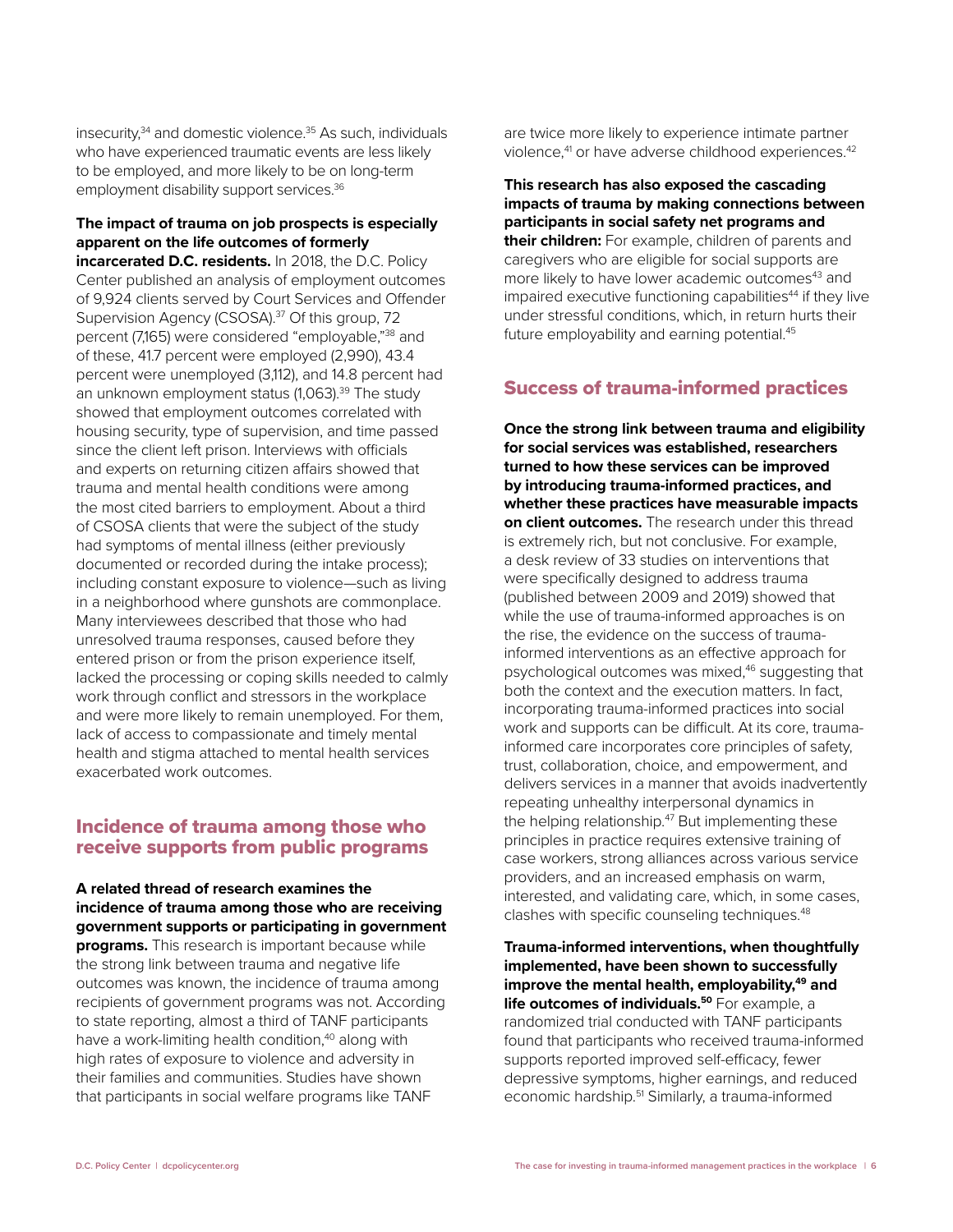financial empowerment programming implemented in Philadelphia, PA has been shown to increase food security among families with young children.<sup>52</sup> Training case workers on trauma-informed care has also shown impact in the context of adolescent substance abuse services,<sup>53</sup> and at schools. For example, one study that examined a trauma-informed approach implemented at San Francisco schools found that the interventions both amplified positive outcomes (with students engaging more, missing fewer days, completing more assignments, and receiving fewer discipline referrals or suspensions tied to physical aggression) and improved students' adjustment to trauma (students were more successful in expressing and modulating emotions, showed improved attention, and were able to form stronger relations with others). Similarly, researchers have shown that trauma-informed care implemented across Massachusetts' child welfare system and mental health network created stronger connections and communication between mental health providers and the child welfare workers, as well as cross-system collaboration (including schools, and juvenile justice), thereby improving referrals as well as

leading to positive child outcomes such reductions in problem behaviors and posttraumatic stress symptoms (especially in older children).54

**Our literature review did not find any research on, or evidence of trauma-informed practices adopted in the private sector specifically to improve the success of workers who experienced trauma**. There is a large body of research on improving the working conditions for and reducing burnout among staff who work with traumatized clients, such as social workers, police officers, school staff in the aftermath of a violent event, human resources officers, air traffic controllers,<sup>55</sup> health care workers,<sup>56</sup> and workers at non-profits.<sup>57</sup> Beyond that it does not appear, at least from our research, that trauma-informed practices have been adopted by employers in ways that have attracted researchers' interest. This does not mean that these practices do not exist. But it means that they are not widely adopted, or when adopted, referred to as "trauma-informed practices."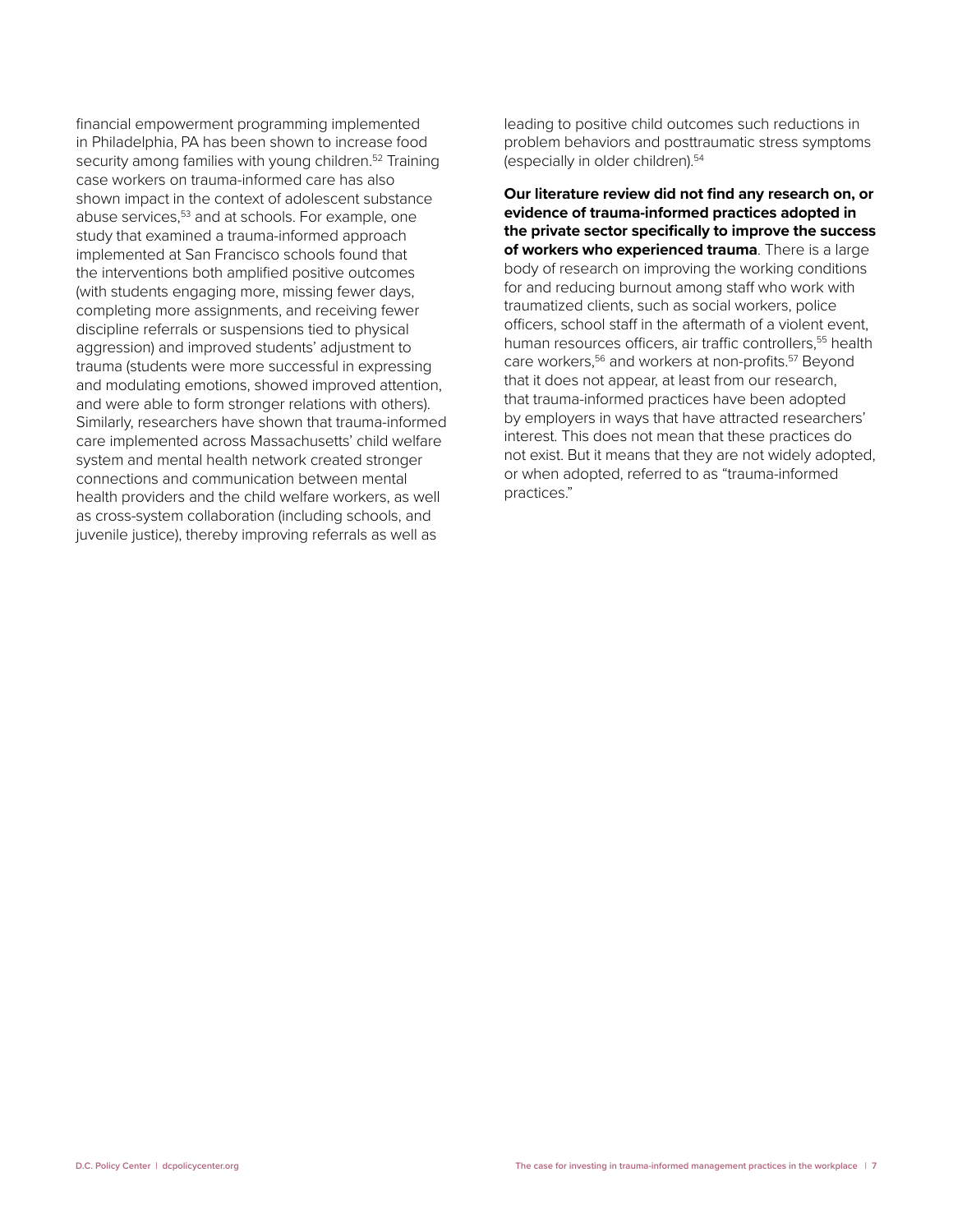## PART 2 PRACTICE: Turnaround Inc. case study on practices, outcomes, and lessons learned

**This section presents a qualitative case study on Turnaround, Inc. including information on the program, participant characteristics, approach and tenets, and lessons learned through three years of operations.** While the program served a small number of participants, the organization kept detailed notes on their experiences, life conditions, and work progress, which created a rich background for a qualitative analysis of what types of management practices help maximize success for individuals who have experienced traumatic events and been out of the workforce for a long time. The trainees hired by Turnaround, Inc. faced significant barriers to getting and retaining a job, but the lessons learned from their four years of experience could provide important tools for employers who are ready to make changes to management practices in order to avoid accidentally triggering employees, or work with employees who have been excluded from opportunities due to their experiences with trauma.

## Mission and operations

**Turnaround, Inc. is a 501(c)(3) non-profit organization with a mission to provide permanent employment to individuals with high barriers to getting and retaining employment.** Established in 2015 as the management partner in an affordable housing development, Turnaround Inc. launched its Workforce Empowerment Program on March 6, 2017, with an initial group of four trainees. Turnaround Inc. operated as a contracted vendor, providing services to managed residential and commercial buildings throughout the D.C., Maryland, and Virginia area, with trainees hired through the Workforce Empowerment Program performing tasks such as painting, plastering, drywall repair, basic plumbing and electrical services, and turnover services.

**The Workforce Empowerment Program was designed around five premises related to funding**  and operations: First, the program would be financially self-sufficient, with all expenses paid from two sources: earned revenue from property management contract services performed by trainees (at market rate), and development fees through Turnaround's role as the not-for-profit partner for E&G Group, a for-profit affordable housing provider with properties in the Washington metropolitan area. Second, to ensure independence and full focus on the program's primary mission, Turnaround, Inc. would avoid direct fundraising appeals, philanthropic gifts, and government grants. Third, trainees would be selected through referrals, from a pool of work-ready candidates with consistent case management and logistical supports (transportation, childcare, etc.). Fourth, trainees were expected to work from the first day of employment and acquire all trade skills training while on the job. And fifth, a continuous pipeline of crew leaders would be developed by cultivating and promoting from within.

**At the beginning, the program envisioned that employment alone would be enough to create change for trainees and trauma was not in the forefront.** Turnaround Inc. chose painting and other basic turnaround services (preparing vacated apartments for the next tenant) as their core activities because these are some of the most accessible trades that do not require licensing or formal credentialing.<sup>58</sup> The skills and experience obtained through the program could be applied broadly to other professions and jobs. Importantly, work was conducted in clean and orderly environments which Turnaround Inc. leadership hoped would minimize triggers among workers.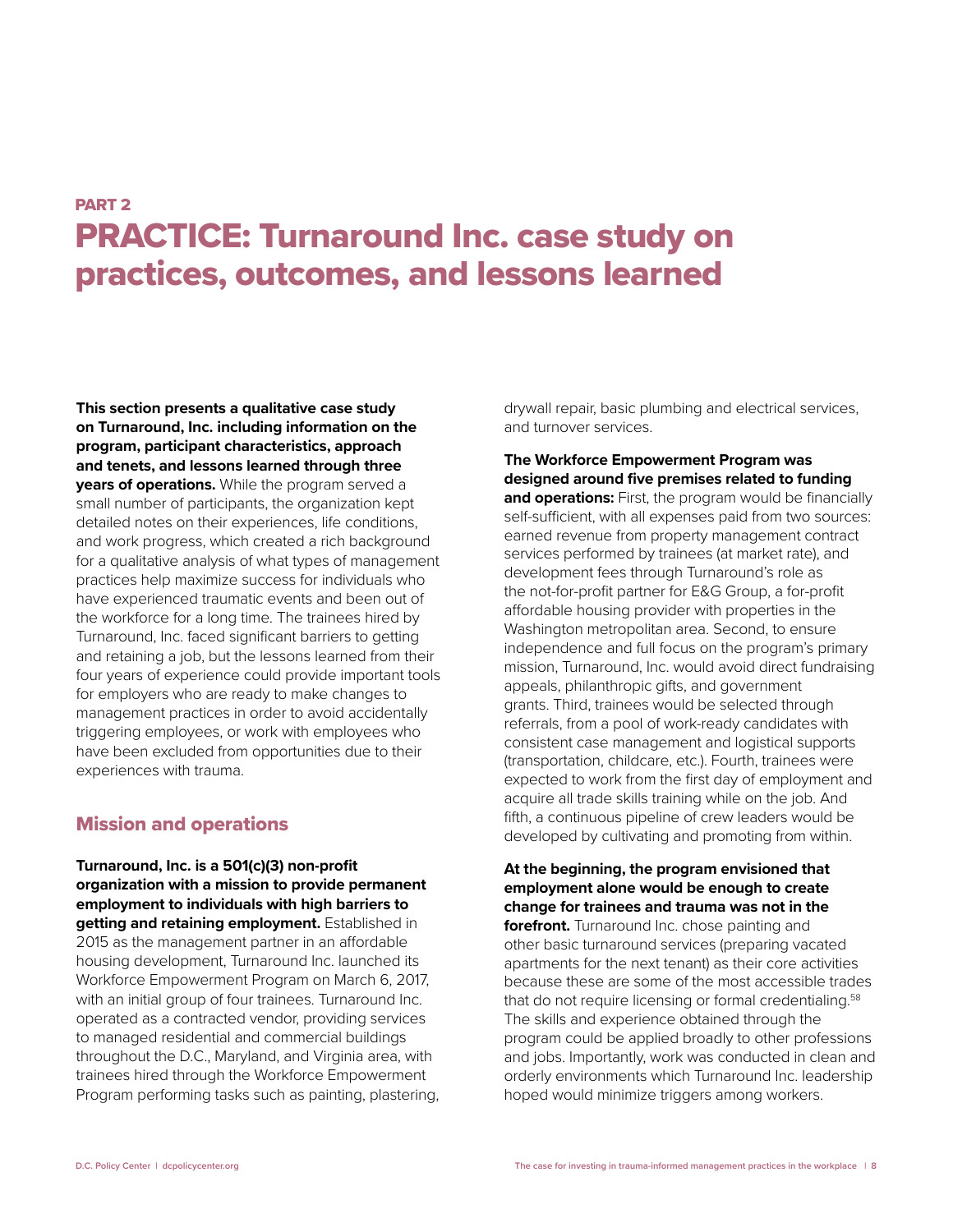#### *Figure 2. Trainee characteristics*

#### **Distribution of trainees by age**



#### **Referral source**



| <b>Total participants</b>                            | 20 |
|------------------------------------------------------|----|
| Impacted by trauma                                   | 20 |
| <b>Black residents</b>                               | 20 |
| Living in subsidized housing                         | 20 |
| Male                                                 | 19 |
| Returning citizen                                    | 14 |
| Parents of minor children                            | 14 |
| Experienced homelessness at some point in their life | 12 |
|                                                      |    |

Source: Turnaround, Inc.

**Turnaround Inc. worked exclusively with residents from Wards 7 and 8 who had difficulty finding and retaining employment.** To participate in the program,

trainees had to meet at least one of the following four criteria: (i) experiencing, exiting, or at immediate risk of homelessness; (ii) a history of incarceration; (iii) receipt of TANF, SNAP, or housing subsidies; (iv) had been unemployed for a year or longer. The program received applicants through partnership and referrals from social service and case management agencies. These included four agencies (TANF Employment Provider Network at the Department of Human Services, Project Empowerment at the Department of Employment Services, the Pathways Program at the Office of Neighborhood Safety Engagement, and the Department of Veteran Affairs), and three private sector partners (Operations Pathways, Community Connections, and Hope Village). Turnaround specifically sought out partners that provide additional supports, especially housing, to ensure that the trainees have the necessary basic needs to be able to come to work.

**The Workforce Empowerment Program was operational for three years during which time it employed 20 trainees.** Among this group, eight participants successfully transitioned to mainstream employment, eight were terminated for performance or behavior, and four resigned or otherwise left the program. Turnaround Inc. paused the Workforce Empowerment Program in January 2021 for evaluation. At that time, all current members of Turnaround's workforce took jobs within E&G, so no one lost employment due to the suspension of field activities.

**D.C. POLICY CENTER** 

Workforce Policy Initiati

## Workforce insights

### **Turnaround Inc. trainees were all Black residents of Washington, D.C.'s Wards 7 and 8, living below the federal poverty line at the time of their employment.**

Their ages ranged between 19 and 54, with an average age 31, and a median age of 26. Additionally, case records reveal that all participants experienced trauma from violence, poverty, or both; all lived in subsidized affordable housing, and were unemployed for two years or more prior to joining Turnaround, Inc. Fourteen of the 20 trainees were returning citizens who served an average of five-year sentences. Fourteen were parents of minor children, and 12 experienced homelessness at some point in their lives.

## Workforce selection and barriers to retention

**Turnaround Inc. depended on partner case management agencies for referrals.** Partner agencies verified the employment status and personal circumstances of the trainees and Turnaround Inc. interviewed each candidate to determine fit and eligibility. Turnaround, Inc. defined success as six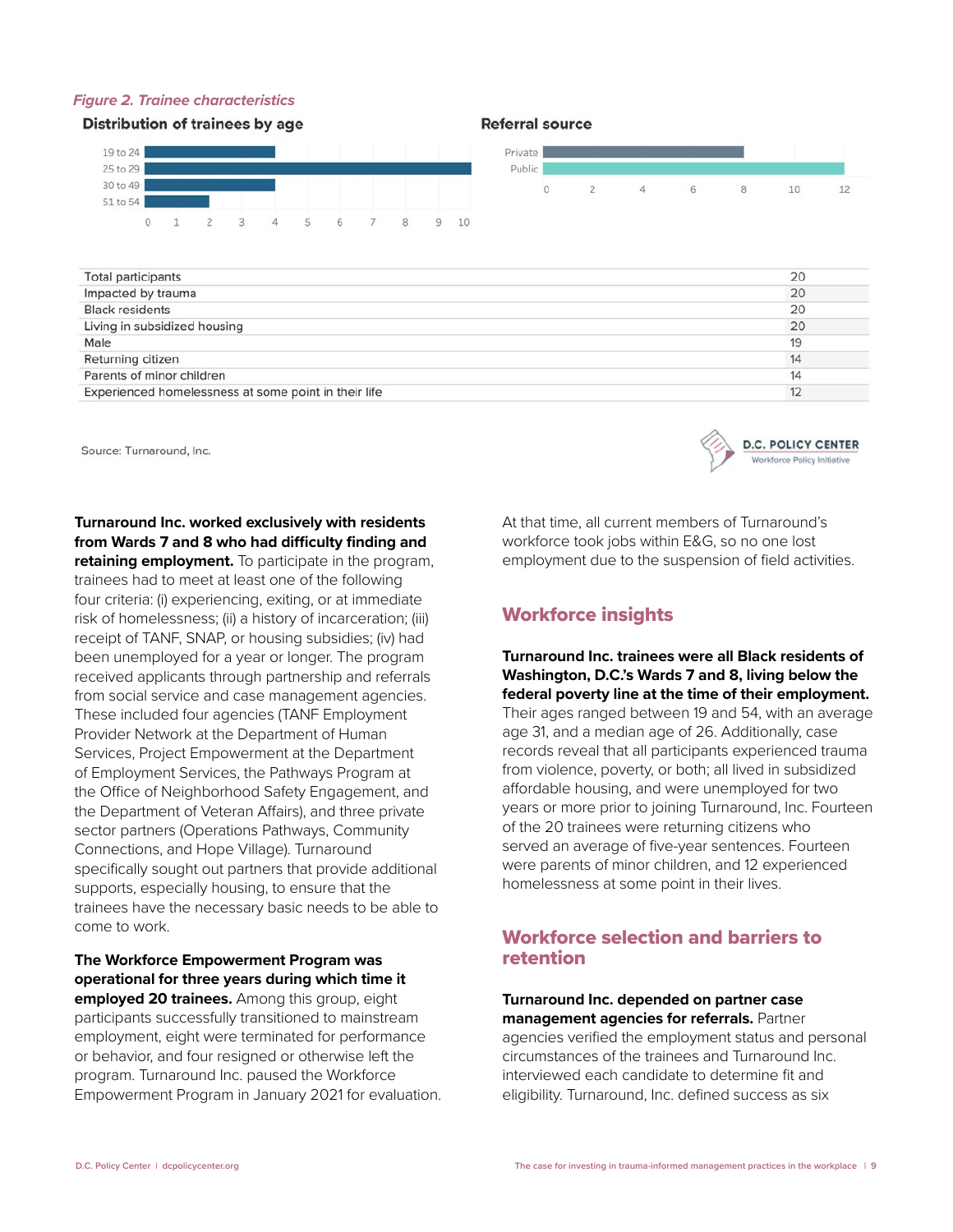months of continuous employment, at which point participants would have gained significant experience and habits that they could take with them to future employment. To increase success, Turnaround Inc. sought out trainees who expressed an interest in developing a long-term career and demonstrated a commitment to personal advancement, such as obtaining a high school diploma or GED, completing a workforce training program while incarcerated or after release, and clearly stating their goals and priorities.

Despite being motivated and having the best intentions, trainees regularly faced the same, recurring obstacles and challenges in maintaining steady employment. Logistical obstacles, especially lack of reliable transportation to and from work and consistent childcare, were the primary barriers to retention. Trainees also had repeated trauma responses in the workplace which could not be easily resolved or mitigated, resulting in challenges with time management, meeting deadlines, and taking responsibility for work results. These challenges were exacerbated by financial illiteracy, housing instability, and inconsistent case management.

## Outcomes and achievements

**Of the 20 trainees, eight transitioned into mainstream employment, and twelve left the program for various reasons.** Termination for cause was the main reason, with eight trainees leaving for poor performance or poor attendance, and one for

#### *Figure 3. Program outcomes and participation*

#### Program outcomes



getting into a fight. Two resigned from the program and two left (one to receive mental health supports, and one when the case management entity ceased operations). The duration of participation varied from under one month to nearly four years (45 months), with an average duration of just over 10 months and a median duration of six months, and most trainees spending somewhere between six months and a year working in the program. Trainees who left the program on their own had the shortest duration of attendance (a median of three months), and trainees who were terminated most frequently left around the six-month mark. In contrast, the median duration of program participation among those who successfully transitioned to mainstream work was a full year.

**Turnaround Inc. conducted over 50 screening interviews to hire 20 trainees** and worked hard to create continuous opportunities for advancement and a clear career path for trainees. The intention was to develop leaders internally, from the ground up. Over four years, this group successfully completed more than 1,000 painting and property management jobs and generated over \$1 million in revenue from service fees. However, this revenue was not sufficient for Turnaround Inc. to break even. According to Turnaround Inc. leadership, work inefficiencies, low worker productivity, and increased need for management time, generally related to trauma responses and the need time associated with developing new management tactics, on top of the usual costs of business (wages, insurance, supplies, etc.), made it difficult to cover costs and make ends meet.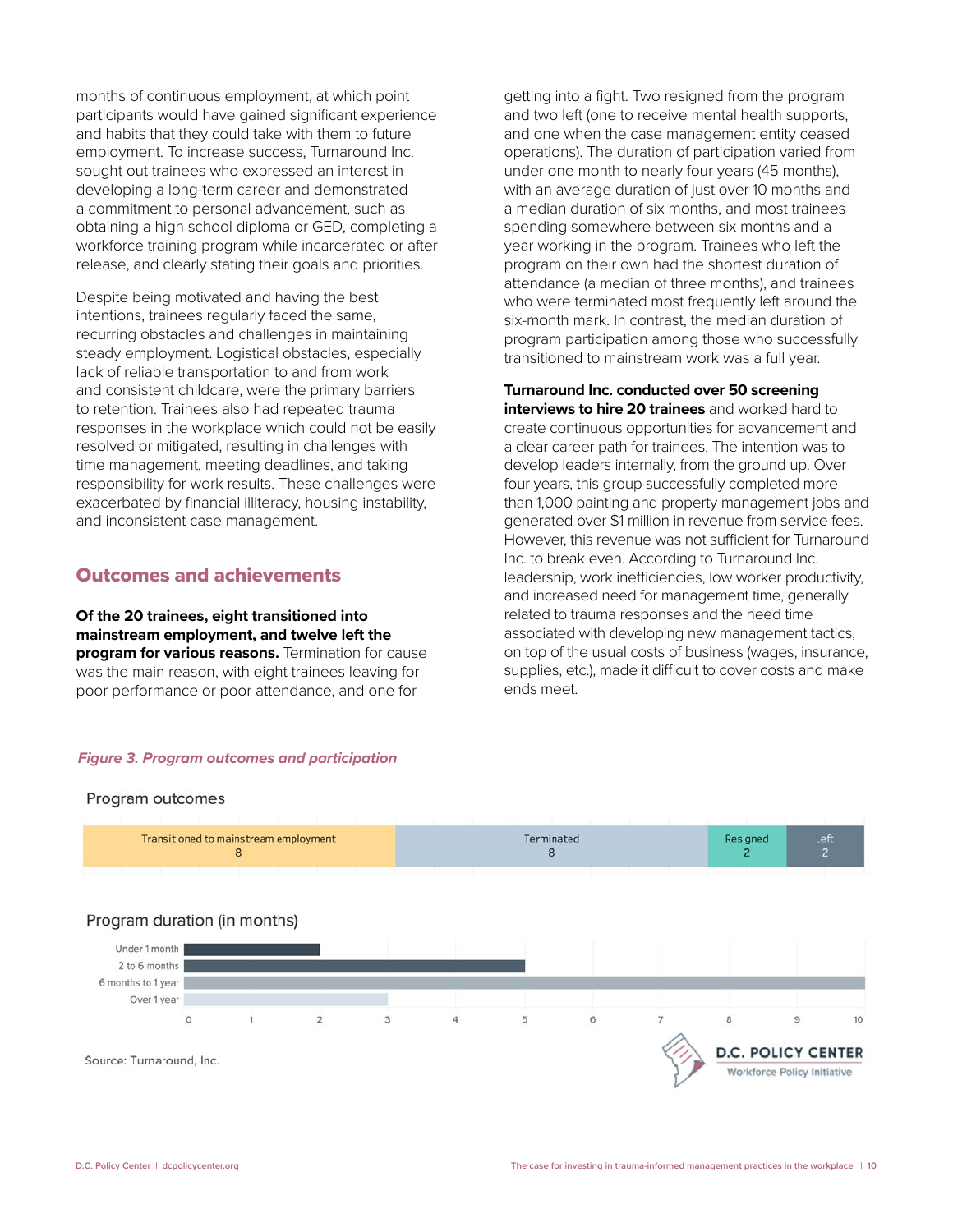## Lessons learned

**Turnaround Inc.'s approach, language, and management practices changed significantly over their four years of operation, as they gained experience with working with individuals with trauma responses.** The organization's leaders identified five important lessons from their work. Some of these observations, such as the need for wrap-around services, are well-recognized, but others are novel, and provide new and important insights that could improve practice in publicly-funded work readiness and employment programs, as well as management styles in the private sector.

**Lesson 1: Workforce retention rates improve when end-to-end workforce preparedness training is combined with logistical supports, especially transportation and childcare.**

**Turnaround Inc.'s experiences showed that trainee success depended on not just availability of supports (both from case management and from the employer) but also the type and quality supports.** To increase success, Turnaround Inc. sought out trainees who expressed an interest in developing a long-term

career and demonstrated a commitment to personal advancement, such as obtaining a high school diploma or GED, completing a workforce training program while incarcerated or after release, and clearly stating their goals and priorities. But, over time, it became clear that hiring trainees with a demonstrated interest in success alone was necessary, but not sufficient for success.

#### **Trainee achievements improved with both robust partner agency case management and employer**

**supports.** Importantly, success depended on strong relationships and close collaboration between Turnaround, Inc. and the case managers from partner agencies, especially for the first six months of employment. For one, partner case management agencies provided suitable and eligible referrals and verified the employment status and personal circumstances of the trainees. Importantly, Turnaround, Inc. turned to case managers for support when trainees were facing logistical challenges getting to work or obtaining child-care, or if a trainee was experiencing personal issues that interfered with their work. Coordination between Turnaround Inc, and case management agencies across approach, training, and support worked in conjunction with one another led to higher retention rates, promotion, and skills attainment.

|                 | Case management agency                                                                                                                          | <b>Employer</b>                                                                                                                                                                                                                         | <b>Employee</b>                                                                                                                                                                                      |
|-----------------|-------------------------------------------------------------------------------------------------------------------------------------------------|-----------------------------------------------------------------------------------------------------------------------------------------------------------------------------------------------------------------------------------------|------------------------------------------------------------------------------------------------------------------------------------------------------------------------------------------------------|
| Approach        | Awareness of trauma and its<br>triggers among staff.<br>Intensive engagement with<br>trainees.<br>Strong communication with<br>employers.       | Awareness of trauma and its<br>triggers among supervisors.<br>Clear setting of goals, expectations,<br>and accountability.<br>Frequent feedback to employees.<br>Positive reinforcement.<br>Strong communication with case<br>managers. | Awareness of trauma responses<br>٠<br>and triggers.<br>Ability to recognize when<br>$\bullet$<br>triggered and seek help.<br>Knowing rules and having a<br>clear understanding of how to<br>succeed. |
| <b>Training</b> | Specialized skills training.<br>Training in interview and<br>resume writing skills.                                                             | On-the-job coaching & mentoring.<br>Career path with on-the-job, peer<br>role models.                                                                                                                                                   | Learning healthy coping<br>٠<br>mechanisms through therapy<br>and training.                                                                                                                          |
| <b>Supports</b> | Reliable and relevant case<br>management services.<br>Wraparound services,<br>especially transportation and<br>childcare.<br>Access to therapy. | Find ways to connect employees to<br>communities, for example through<br>retreats or inviting groups on the<br>worksite or after work.                                                                                                  | Access to counseling.<br>٠<br>Access to wraparound services.<br>Building relationships with<br>٠<br>supervisors.                                                                                     |

#### *Table 1. Factors contributing to trainee success, when employed in coordination*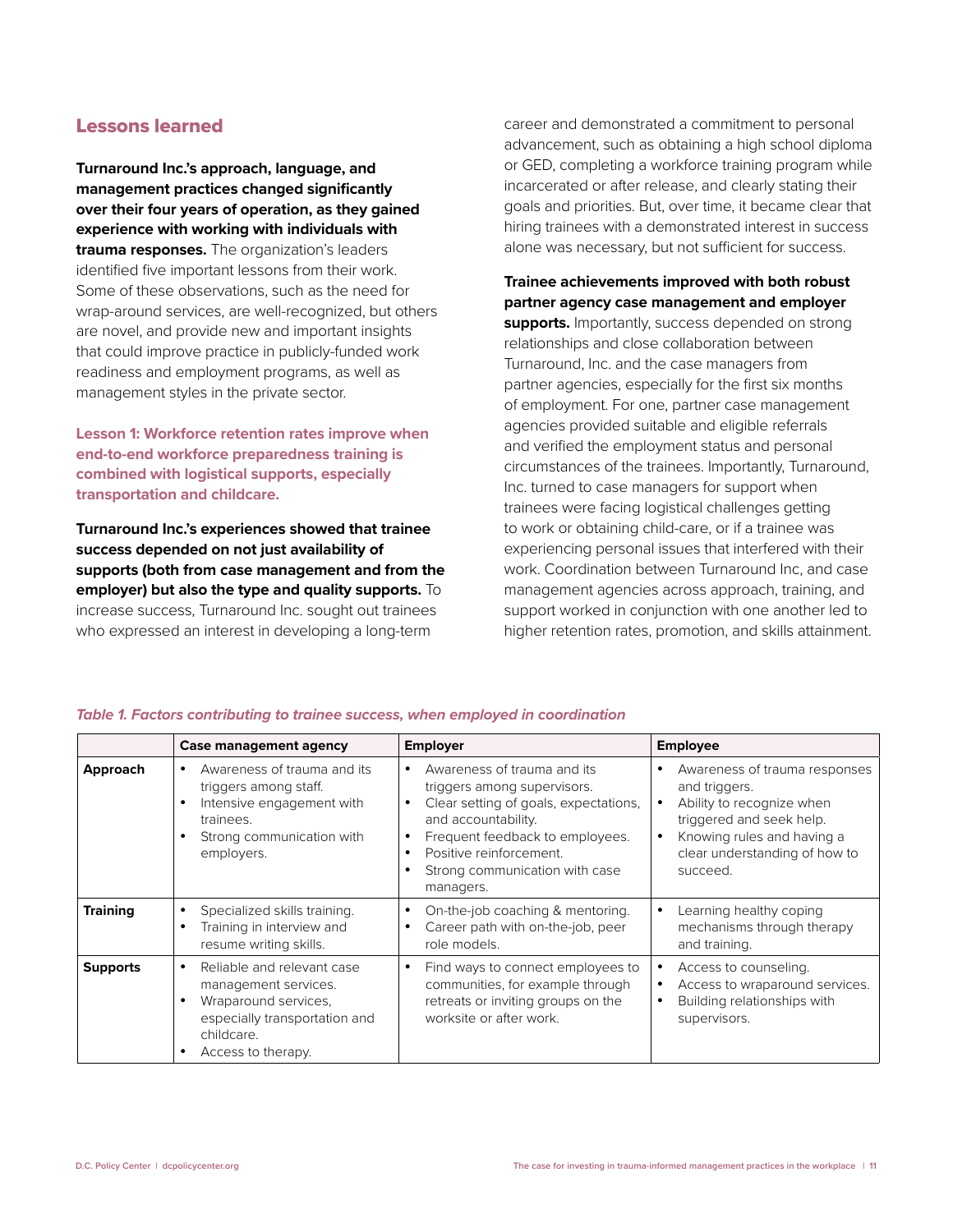## Trainee Insights: Q.

Q. is a returning citizen who served more than four years in prison, and was referred to Turnaround, Inc. approximately six weeks after his release. Q. was raised by single mother and has strong relationships with her, as well as his sister and girlfriend.

Q. was energetic and highly motivated at the time of his hire and expressed a desire to progress and achieve promotion. He learned quickly and followed direction well. However, his past involvement in gang activity exposed him to potentially dangerous situations.

Five months into his employment with Turnaround, Inc., Q. was held at gun point in his home. He was terrified and fled the immediate area. His supervisors were unable to locate him for several days and worked together with his case managers and family members to eventually find him. After this incident, Q. was fearful of being followed and of being attacked while on the job site. His anxiety impacted the rest of the crew, triggering traumatic responses from two of his coworkers. Q.'s supervisors conducted many one-on-one check-ins with him and offered him additional time off work to secure safe housing and transportation. They also encouraged him to pursue therapy and lean into his interdependent supports.

Q. was plagued by transportation issues and housing instability, despite strong performance and high motivation. A violent conflict with roommates forced him to move outside the city. When the Covid-19 pandemic struck, he was unable to get to work due to reduced public transportation access. He was ultimately overwhelmed by obstacles and unable to maintain consistent employment.

Q. sustained more than six months of full-time employment. He demonstrated many of the traits that often culminated in higher trainee achievement: close relationships with family and friends and regular interaction with his case managers. He had a positive outlook and high hopes of following in his mother's footsteps by becoming a maintenance technician. He regularly spoke of his determination to make his mom proud. He gained trade skills and job site experience. Importantly, he was encouraged by his own progress.

But the challenges Q. faced—housing instability, lack of adequate transportation, exposure to illicit activity, financial illiteracy—hindered his success. Q. would have benefited from stronger relations with his case manager, mentoring to help navigate the steps required for a mainstream career, and more robust housing and logistic supports.

Q. would have also benefited from mental health supports to help him with PSTD-related symptoms.

Source: Case notes kept by Turnaround, Inc.

**Additionally, a trauma-informed approach may need to include therapy and training for government program participants on how to navigate common conflicts and manage responses.** Programs have often placed much needed focus on reducing barriers

to getting to work including inadequate transportation, lack of affordable childcare, food insecurity, and housing insecurity. However, only addressing logistical barriers fails to recognize or reduce the real and serious psychological barriers that trauma can create.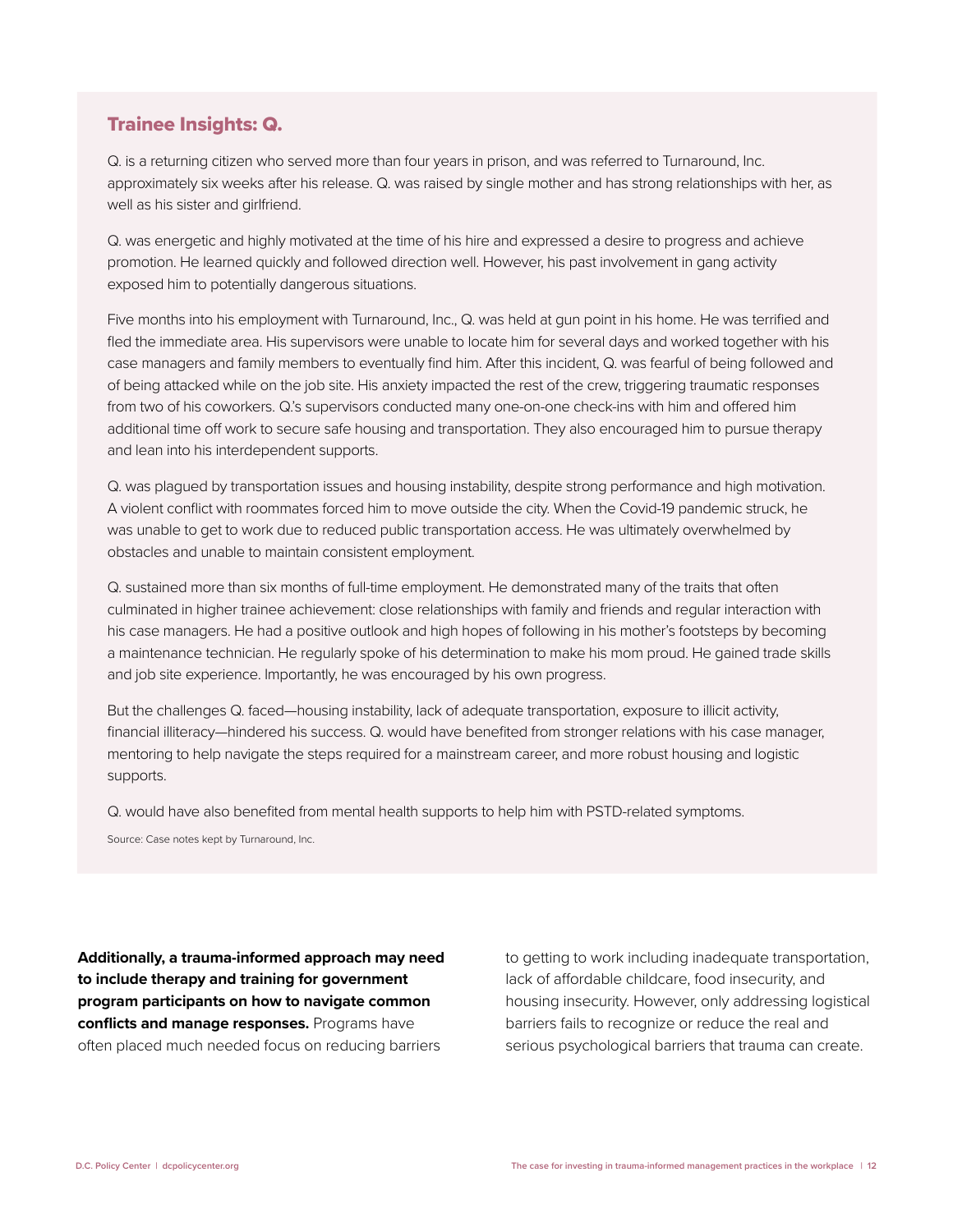## Program insight: Project Empowerment

As a part of this project, the D.C. Policy Center interviewed representatives from the District's **Project Empowerment** program, which is based in the Department of Employment Services, and works with D.C. residents who have a substantial need for intensive employment assistance.<sup>62</sup> Project Empowerment is a transitional employment program that provides job readiness training, work experience, supportive services, and job search assistance to District residents who face multiple barriers to employment. It serves clients between the ages of 23 and 54.<sup>63</sup> Many of the participants in the Project Empowerment are referrals from the court system and non-profits in the social services areas. Some are just walk-ins who have heard about the program through word of mouth.

Participants of the Project Empowerment are generally hired by property management companies, utilities, or transportation agencies. More than half are in property management with jobs as maintenance or grounds keeping workers, or in office support positions. Program data show that 80 percent of the employees retain their jobs after six months.

Project Empowerment leaders noted that almost every participant has some type of trauma—small to large. Having strong case managers, strong supports, and wraparound services are key for client success. The program also provides robust training for case managers and has included in-house behavioral support services (with supports from the Department of Behavioral Health) in its case management to positively engage participants. Program leaders have observed that in addition to traditional workforce supports, counseling to change how participants emotionally regulate and identify triggers, and use of positive coping mechanisms are key for success. They have also observed that for returning citizens, severity of charge is not correlated with success: Some of the program participants with the most intense charges are employees with the best work ethic and outcomes.

**Project Empowerment leaders had the following observations for employers:** First, employers who are willing to look past the stigma of incarceration provide wider avenues of success for program participants. But this is not enough. They must also adopt management techniques such as avoiding trigger words, changing their language while talking with employees, and examining management practices to identify implicit biases toward employees who have had traumatic experiences. They noted that an important thing that employers can do to increase success is to find ways to connect employees to communities such as inviting them to groups on the worksite or after work.64

Source: D.C. Policy Center interview.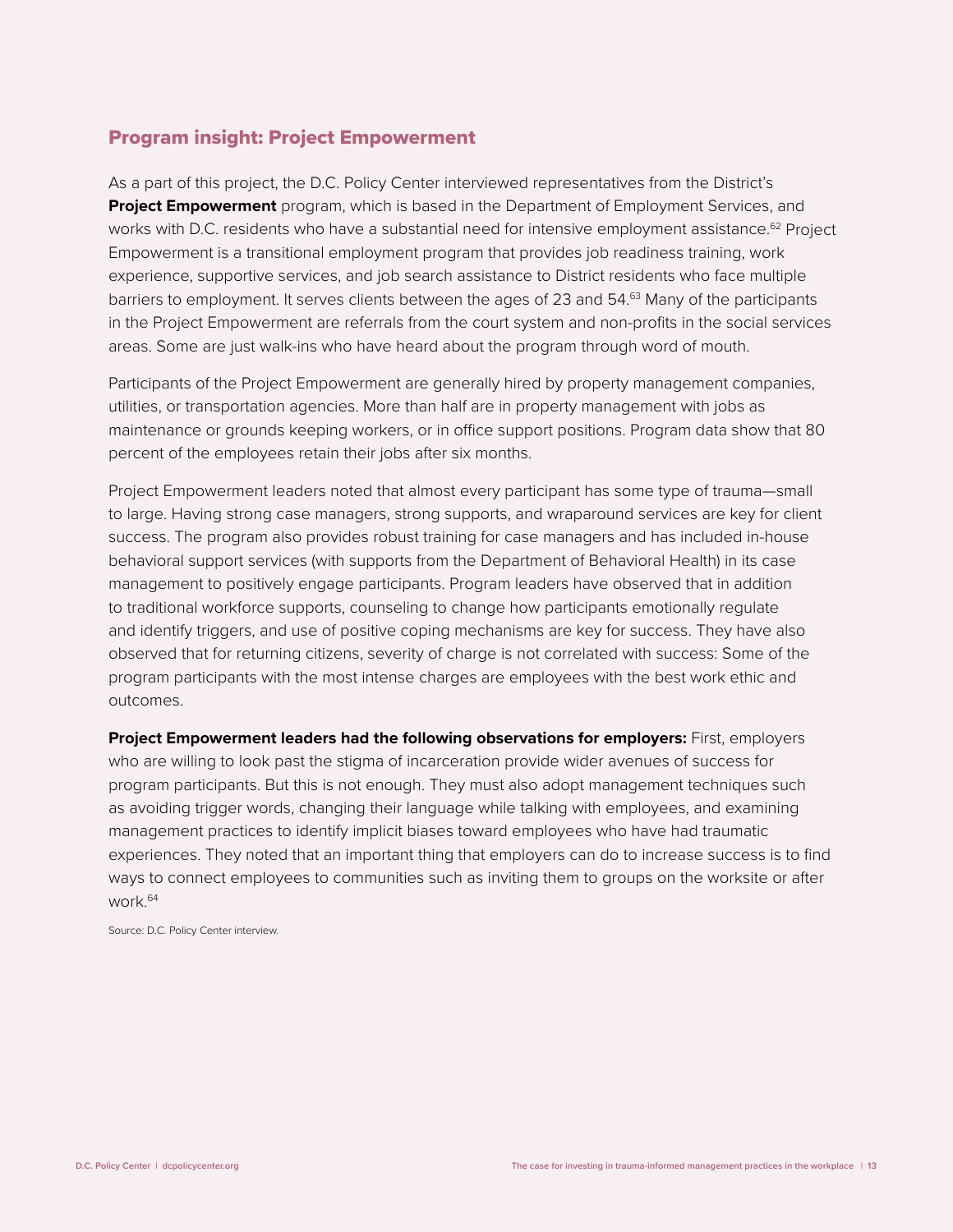Counseling, training, and therapy can help individuals mitigate emotional and psychological barriers to work. These kinds of supports for employees could help them develop coping strategies, self-awareness of symptoms and responses, and resilience to challenges.

#### **Lesson 2: Consistent, sustained, and practical case management improved retention.**

### **Trainees referred by case management agencies were more likely to succeed when their agency provided robust programs and supports, built strong connections with trainees, invested in trainee outcomes, and offered opportunities for growth.**

Trainees who worked with case management agencies that provided their participants with comprehensive end-to-end supports—logistical supports such as transportation to childcare, housing supports, and training to increase financial literacy and understanding of professional expectations—were more likely to succeed. Retention was also more likely for trainees who had strong relationships with their case managers and felt supported by their referral agency. This happened when trainees had routine, intensive interactions with case managers, and did not have to change case managers frequently.

#### *Table 2. Characteristics of successful case management partners*

| <b>Programs</b>         | Workforce preparedness training<br>Stipends to assist with transportation,<br>childcare, and job expenses<br>Payroll stipends |
|-------------------------|-------------------------------------------------------------------------------------------------------------------------------|
| <b>Connections</b>      | Accessible and responsive case<br>managers<br>Willing to make pre-interview<br>engagement opportunities to<br>employers       |
| Invested in<br>outcomes | Diligent tracking of referrals'<br>attendance and performance                                                                 |
| Opportunity             | GED attainment opportunities<br>Hosting job fairs                                                                             |

#### **Lesson 3: Strong social interdependence skills and connection to networks produced success.**

## **Trainees who were able to develop and sustain social and interpersonal relationships tended to remain employed longer, and were more likely to successfully transition to mainstream employment.**  All trainees who successfully transitioned to mainstream work had close relations with family and friends, participated in church activities, participated in team sports, or had hobbies or passions like music or car repair, that they could share with others. Even when they did not transition into mainstream employment, they were more likely to stay in the program longer (an average of 7 months compared to an average of 3 months among those who did not have any known social connections). Turnaround, Inc. records show that trainees with strong interdependence skills were also more likely to be promoted from within, as well as achieve other successes such as securing better housing, buying a vehicle, eliminating dependence on subsidized benefits, and saving money.

| Interde-<br>pendence<br>skills              | Program outcome                                | # of<br>trainees | Avg.<br>months<br>in prgm |
|---------------------------------------------|------------------------------------------------|------------------|---------------------------|
| Possessed<br>interde-<br>pendence<br>skills | Transitioned to<br>mainstream employment       | 8                | 18                        |
|                                             | Did not transition to<br>mainstream employment | 6                | 7                         |
| Unknown                                     | Did not transition to<br>mainstream employment | 6                | 3                         |
| Parent                                      | Transitioned to<br>mainstream employment       | 7                | 20                        |
|                                             | Did not transition to<br>mainstream employment | 6                | 6                         |
| Not a<br>parent                             | Transitioned to<br>mainstream employment       | 1                | 6                         |
|                                             | Did not transition to<br>mainstream employment | 6                | 4                         |

*Table 3. Program outcomes, by interdependence skills and parenthood*

Source: Turnaround, Inc.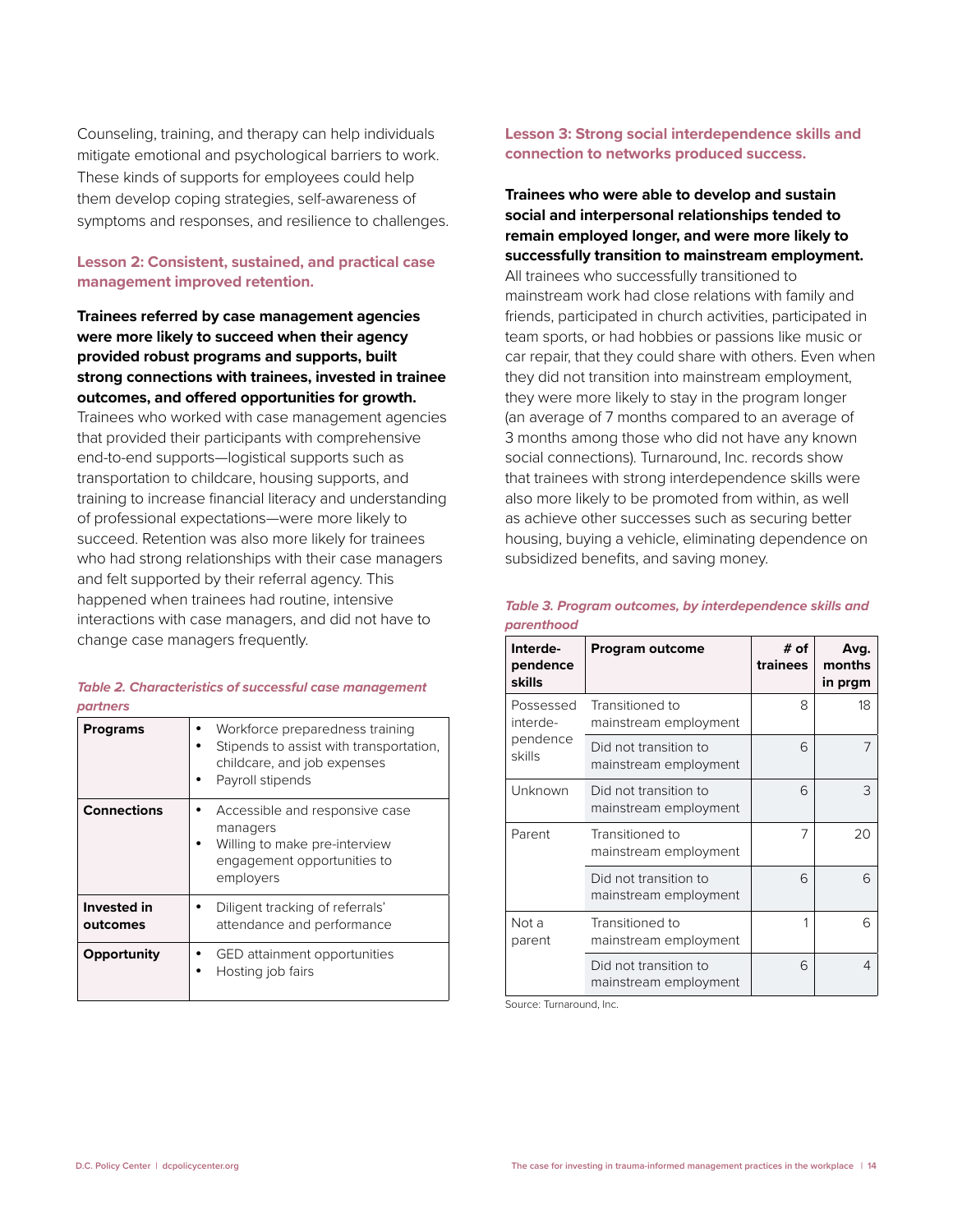Similarly, trainees who had minor children for whom they took responsibility transitioned into mainstream employment more often than trainees who did not have minor children. More than half the parents with minor children transitioned into mainstream employment, whereas only one out of the seven

without children achieved this outcome. Information collected by Turnaround Inc. on trainees suggest that social interdependence skills were positively correlated with stronger relations with case managers, personal goal setting and accountability, and responsibility to spouses or other family members.

## Trainee Insights: S.

S. is a single mother with the sole custody of her two sons. She had no criminal record, but also had no trade skills and was unemployed for three years prior to her hiring. S. and her sons lived in subsidized housing in a violenceprone neighborhood. S. had been on the waitlist for a housing voucher for over a decade and was desperate to move her family to a safer neighborhood. S. constantly struggled with living costs.

S. has very strong relationships with her family and social connections in her community. She spends much of her free time with her children, mother, grandmother, aunts, cousins, and friends. When hired at Turnaround, Inc., she had a strong relationship with her case manager and participated in multiple workforce preparedness trainings before she was referred to Turnaround Inc.

Not long after she was hired, S. and her sons were caught in a drive-by shooting, when her car was shot nine times. She and her sons were physically unharmed but were traumatized. After the shooting, S. exhibited signs of PSTD, feeling depressed, hopeless, exhausted, and anxious. Her supervisors at Turnaround, Inc. provided time off work, and engaged her in numerous one-on-one coaching sessions to map out her long-term career path. The purpose was to help her feel safe and supported, while also offering her a renewed sense of empowerment and control.

S. sustained over three years of full-time employment with Turnaround, Inc. where she developed skills in drywall repair and painting, electrical, plumbing, and carpentry. She was the first trainee to be promoted from within to lead crews and manage job sites. After three years, she transitioned to a leasing consultant position with Turnaround Inc.'s partner company, E&G Group. One of S.'s sons was hired by Turnaround Inc. after S. left, and he too transitioned into mainstream employment as a maintenance technician with E&G. S. hopes to become a certified property manager and is saving to move to a different neighborhood.

S.'s achievements followed from her clear goals from the first day of her employment. She maintained an unwavering vision for herself and her children and worked incredibly hard to make that vision a reality. She had many factors that helped determine her success, most notably strong case management, deep ties to family and friends, and her determination to create a safer existence for her family. Her ability to set and execute specific goals helps ensure her continued success. She may have benefitted from access to therapy to address her PTSD.

Source: Case notes kept by Turnaround, Inc.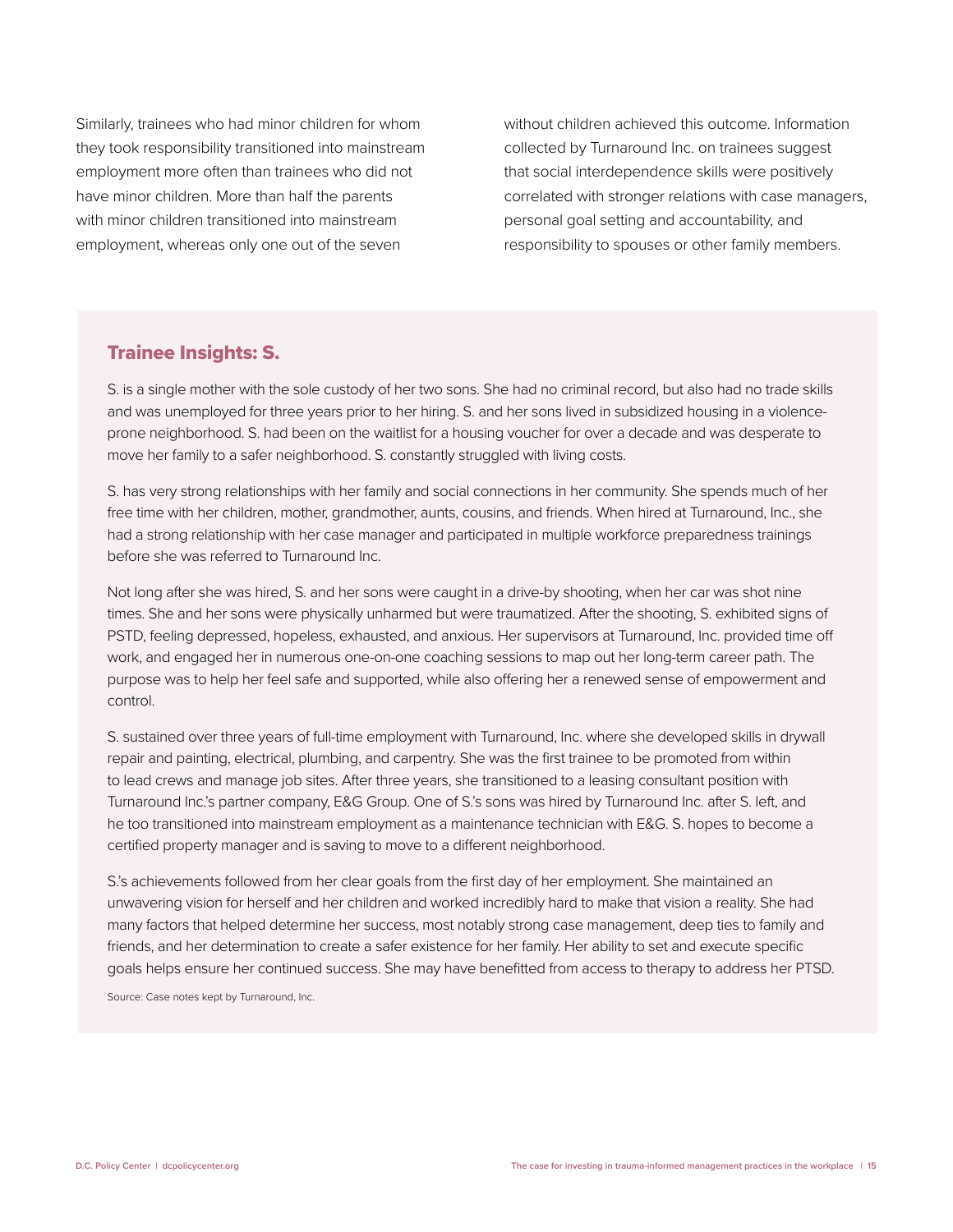#### **Lesson 4: Returning citizens will benefit from employers who recognize the uniqueness of their points of reference.**

**Experience with the criminal justice system is a common trait among those who were referred to Turnaround, Inc.** Among the over 50 potential trainees referred to the program whom Turnaround, Inc. interviewed, 85 percent had a criminal background that included prior felony convictions, and among the 20 Turnaround, Inc. hires, 14 were returning citizens who served average sentences of more than five consecutive years.

#### *Table 4. Program outcomes by returning citizen status*

| Returning<br>citizen? | <b>Program outcome</b>                         | $#$ of<br>trainees | Avg.<br>months<br>in prgm |
|-----------------------|------------------------------------------------|--------------------|---------------------------|
| Yes                   | Transitioned to<br>mainstream employment       | 3                  | 10                        |
|                       | Did not transition to<br>mainstream employment | 11                 | 5                         |
| Νo                    | Transitioned to<br>mainstream employment       | 5                  | 23                        |
|                       | Did not transition to<br>mainstream employment |                    | 4                         |

Source: Turnaround, Inc.

#### *Figure 4. Timeline of program outcomes for retuning citizens*

Month 0 Month 1 Month 2  $10<sup>10</sup>$ Month 3  $10$ Month 4 Month<sub>5</sub> Month 6 Month 7 Month 8  $10<sup>10</sup>$ Month 9  $10$ Month 10  $10$ Month 11  $10<sup>10</sup>$ Month 12

Source: Turnaround, Inc.

Transitioned to employment Left, resigned, or terminated In program



**Justice-involved trainees often demonstrated great enthusiasm about joining the workforce but faced challenges in sustaining extended periods of employment.** While most of these individuals maintained full-time employment with Turnaround, Inc. for at least six months, there was a sharp decline in retention beyond that point. Information from Turnaround, Inc. files show that of the six of the 14 trainees who are returning citizens had left the program without a positive employment outcome by month five, and among this group, no one had transitioned to mainstream employment.

By the end of the full year, five more had left, resigned, or were terminated, and three made the transition to full-time employment. Trainees' exit from the program oftentimes coincided external factors such as sudden changes in their case management (fewer touch points, new case manager, etc.), housing instability, or logistical challenges—specifically inability to secure reliable transportation or childcare or both, and traumatic events such as physical assault. Trainees who left the program without securing mainstream employment sometimes had a history of substance abuse and oftentimes had little work experience, and therefore struggled with meeting jobsite expectations.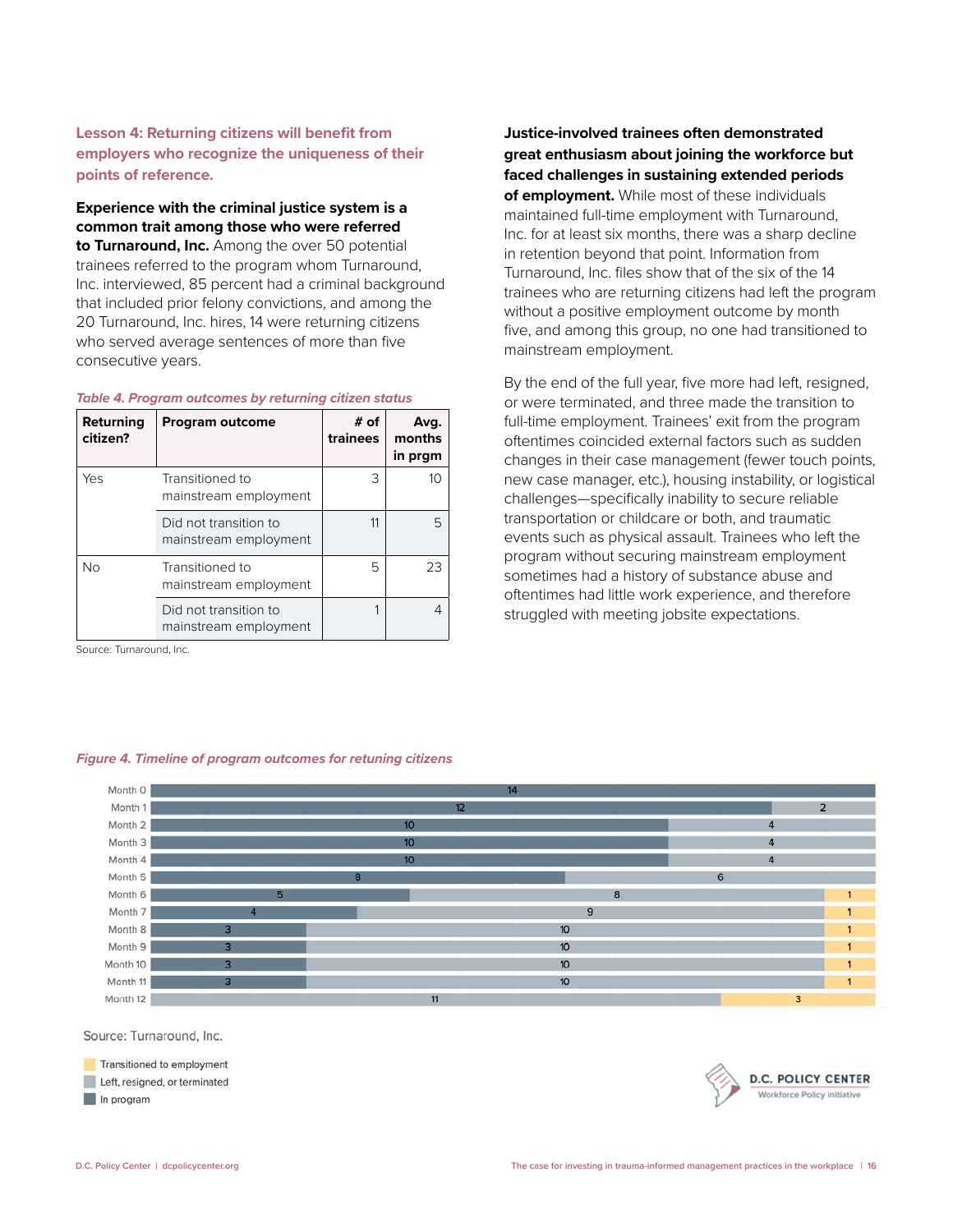## Trainee Insights: D.

D. is a returning citizen who spent much of his adulthood incarcerated. D. was actively living in a supervised housing facility at the time of hire, where he benefitted from intensive case management. He is a husband and father of five children.

Prior to his sentence, D. had many encounters with gun violence. He survived an in-home robbery where he was shot multiple times in front of his family.

When D. came to Turnaround Inc., he had no previous work experience, and very little experience in managing his finances. He had been released only two weeks prior to his referral. But he was motivated to provide a better life for himself and his family, and learn skills that would propel him toward a career in the trades. Despite his best efforts, he had difficulty focusing, time setting, and was resistant to constructive criticism. He became agitated and aggressive in several instances where he was asked to take more accountability on the job. His supervisors enlisted grounding techniques during those moments to reconnect him with the present and give him a sense of regained control.

Approximately four months into his employment, D. was moved from a supervised housing facility where he had 24-hour case management, to his private residence. His performance and attendance dropped sharply shortly thereafter. He sustained more than six months of full-time employment—a key marker for success—but was terminated after eight months for low attendance, poor performance, and inconsistent time reporting.

D. may have benefitted from a longer period of intensive case-management after his release, access to therapy to address PTSD, and workforce preparedness training that emphasized time-management, conflict resolution, and expectations for professional conduct and productivity.

Source: Case notes kept by Turnaround, Inc.

**Turnaround Inc. leadership noted that it was important to know about the incarceration histories of returning citizens.** Trainees who are returning citizens brought their experiences to work, and often used their history to frame what they have overcome and what they have accomplished, giving voice to soft skills they have developed. This was one of the most important changes to the workplace culture that improved conditions for employment.<sup>59</sup>

#### **Lesson 5: Trauma in the workforce requires a trauma informed response.**

While trauma affects everyone differently, individuals who experience repeated traumatic events share some commonalities in how they are impacted by trauma, and how they react to it. Some individuals have difficulty regulating emotions such as anger, anxiety, sadness, and shame—this is exasperated when traumatic events occurred at a young age.<sup>60</sup> They are more likely to interpret a situation as dangerous, because it resembles, even remotely, previous

experience. Trauma might change cognitive processes, making it more difficult to focus, solve problems, or set priorities. Individuals with trauma responses can react in unexpected ways when triggered, for example, by sounds, smells, sights, tastes, touch, body sensations, and emotions, especially fear. These can lead to responses such as aggression (fight); avoidance, deflecting, or fleeing (flight); inability to react (freeze); automatic obedience (fawn); and attempts to self-heal, usually through substance abuse.

Among Turnaround, Inc. trainees, trauma—including from brutal violence, cruel conditions they endured when unhoused, incarcerated, or impoverished was pervasive. As such, many of the trainees exhibited trauma responses, triggered by fear of the unfamiliar, fear of criticism, fear of termination, or even fear of working in specific neighborhood. Lack of exposure to mainstream workplaces, limited coping mechanisms, and lack of methods to navigate conflicts with family, peers, managers, and coworkers amplified these triggers. Trauma manifested itself in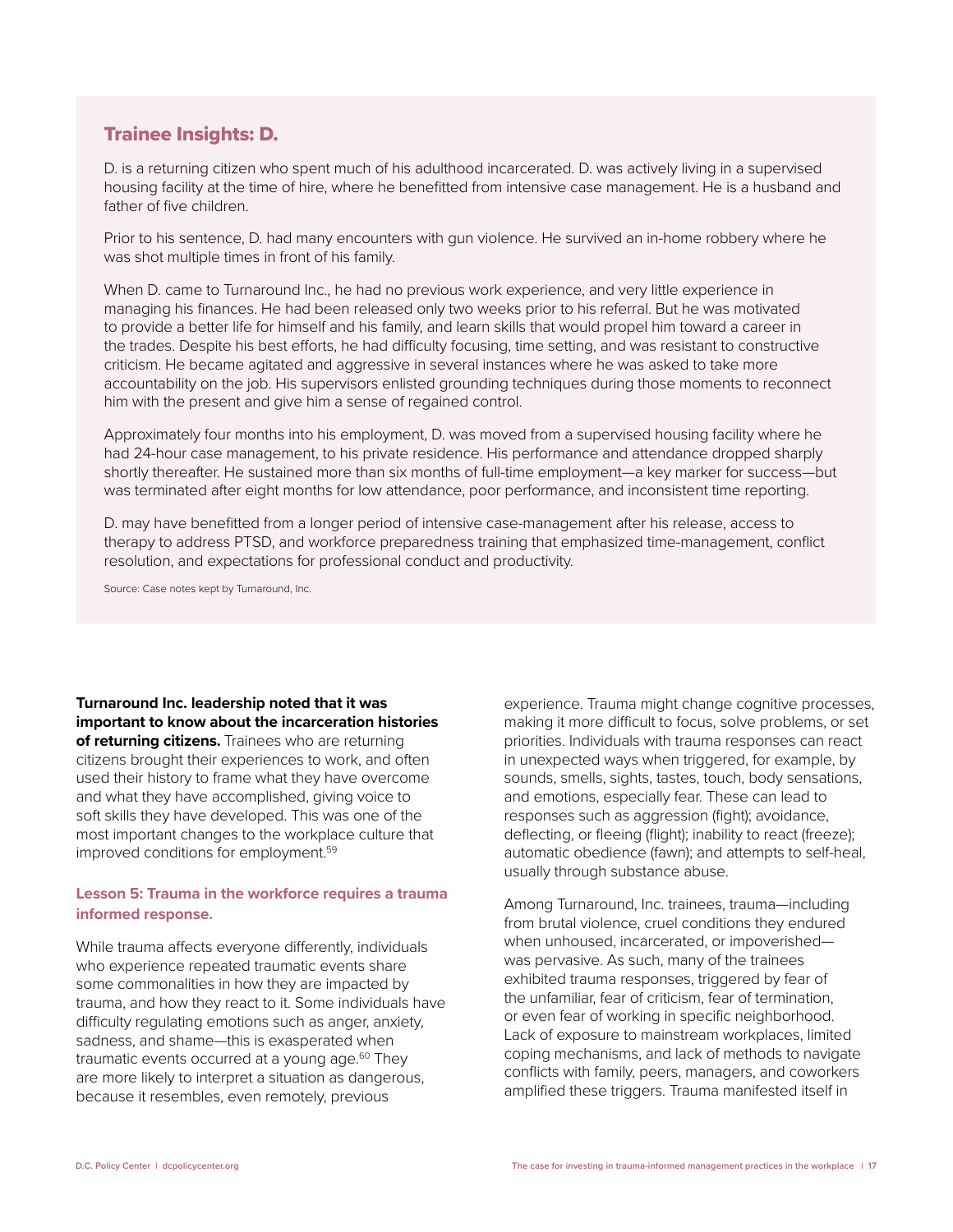## Trainee Insights: G.

G. is a United States Marine Corps combat veteran who served in Operation Desert Storm. After returning home from the war, G. experienced homelessness for nine years. When referred to Turnaround, Inc., G. had been in stable housing for over a year but had been unemployed for more than a decade. G. had suffered from multiple traumatic brain injuries that left him with various literacy and processing challenges. His symptoms of post-traumatic stress sometimes resulted in him dissociating and "shutting down" at work. G. has no criminal background, is part of a large family, and spends much of his free time with family and friends.

G. was Turnaround Inc.'s first hire. He was a hard worker with a positive spirit. He was referred by a private agency but received case management from both public and private agencies and remained moderately engaged with case managers.

One evening while walking home from work, G. was attacked by a group of armed men, who struck him repeatedly in the head with the butt of a shotgun. He was able to fight off his assailants and escaped but the attack triggered a severe episode of post-traumatic stress that lasted weeks.

G.'s supervisors devoted much time and energy to ensuring he had the physical and mental resources he needed. He was provided time off work and was encouraged to seek out therapy through the Department of Veteran's Affairs. When he returned to work, supervisors checked in with him routinely to assess how he was doing. If he exhibited trauma responses, supervisors employed grounding techniques to calm him.

G. sustained the longest period of employment of any Turnaround, Inc. trainee, staying on for the entirety of program operations. Over his nearly four-year tenure, he hardly ever missed a day of work and mastered skills in painting, plaster and drywall work, and property maintenance. At the end of his tenure, he transitioned to mainstream employment as a maintenance technician.

Source: Case notes kept by Turnaround, Inc.

the form of difficulty navigating conflict, ineffective communication, trouble with personal accountability and task ownership, resistance to constructive criticism, and difficulty in managing time. It was common to see "fight/flight/freeze/fawn" responses especially when trainees were expected to take ownership for tasks and be accountable for productivity; or if there was a perception that their job was at stake. Trainees often self-sabotaged when they feared failure and acted out or deflected blame when faced with constructive criticism. Some exhibited defeat and hopelessness when they received standard feedback, often making statements that "nothing works out." At times, behavior and responses to common workplace practices completely fell out of the realm of what mid-level managers expect in professional environments.

**Turnaround Inc. did not begin its Workforce Empowerment Program with a specific initiative to address trauma.** However, over time, supervisors adopted a trauma-informed approach that was critical in operational decision making. For example, when trainees exhibited signs of trauma responses or triggering, their supervisor conducted a private verbal check-in and offered some grounding strategies such as calmly helping reconnect the trainee with the "here and now." This one-on-one communication was critical to determine the source of the trigger and help alleviate the symptoms of post-traumatic stress. Over time, supervisors adopted strategies to reduce triggers, such as assigning trainees to jobs where they would feel the safest, beginning conversations with positive reinforcement, providing clear consequences and goals with tangible steps, and being consistent. These trauma-informed practices were necessary to help trainees succeed, but took time to figure out and implement.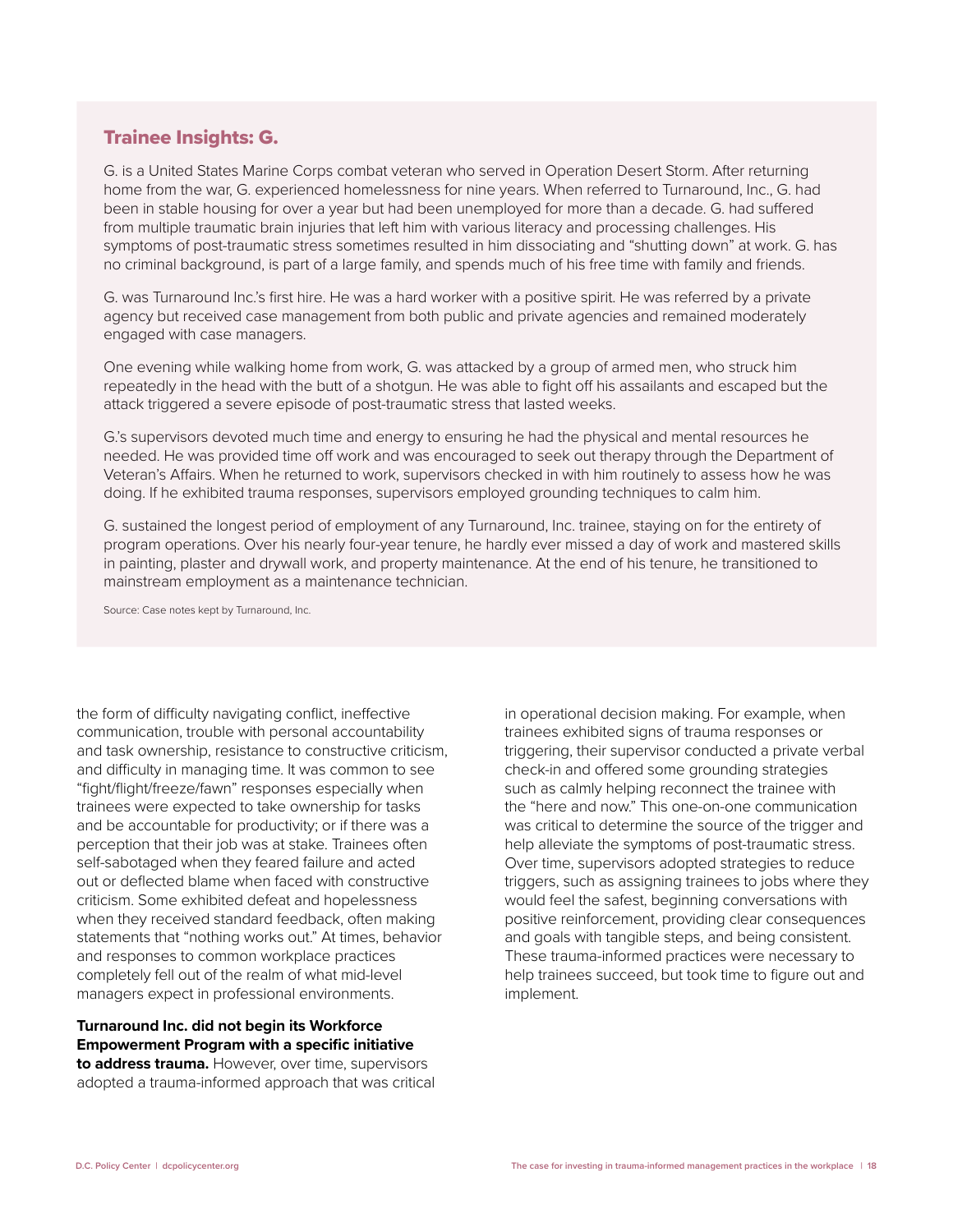## PART 3 POLICY: How can the government and employers collaborate to create systemic change?

**Trauma is a real barrier to work.** Both the public sector—especially public programs that serve individuals who have high barriers to employment and retention, and employers who work with them—and the private sector have an interest in creating a stable and functional environment for workers who may have trauma responses. The public sector invests significant resources in job readiness and placement programs, as well as logistical supports such as transportation and childcare for individuals who are looking for gainful employment. Employers, too, have a real stake as they spend millions of dollars each year to replace workers. However, if psychological and emotional barriers are not also addressed, many individuals may not be able to successfully navigate a work environment.

**Many important components necessary to support traumatized workers are already incorporated into the policies and practices of agencies working with individuals looking for work.** For example, training programs aimed at increasing employment opportunities for vulnerable populations typically incorporate individual logistical supports, time management, task ownership, accountability, and professional conduct among their key offerings, in addition to more traditional workforce supports such as training and education. However, the implementation and scope of these training programs and supports can sometimes be fragmented and do not always match the needs and realities of employers and the workers themselves.

**The existing network of agencies and wiling employers can adapt to the needs of vulnerable workers in ways that are cost-effective and yield tangible results.** The tangible results will be higher rates of retention and greater productivity for workers,

employers, and support agencies. While employers are unlikely to take on a significant role in providing additional supports such as mental health services, they can contribute by increasing their awareness of the issue, adapting their management practices to the needs of workers with trauma experiences, and employing practical strategies and tools that can mitigate the impacts of trauma responses among their employees.

Increasing awareness among employers of how trauma experiences lead to certain behaviors in the workplace can help employers and managers approach management practices in a different way. There is a considerable and growing body of research on trauma, including the groundbreaking work done on Adverse Childhood Experiences with a large cohort of people enrolled in the Kaiser Permanente health care program. There has also been excellent, practical work done in schools, helping students and teachers deal with the effects of trauma responses on classroom behavior and learning. There is less awareness (and less research) on how trauma shows up in the forprofit workplace. It appears that employers, support agencies, and workers themselves would benefit from more information on how trauma manifests in the workplace, common triggers, and methods to avoid them.<sup>61</sup>

**Further, the current pandemic offers a unique opportunity to make the adaptations necessary** 

**for success.** Stress and anxiety are widespread. The pandemic is a traumatic event for millions of people who have become isolated, lost loved ones, or had their lives disrupted. Trauma has become a central workplace challenge. The experiences of Turnaround Inc. point to practical policies that employers and hiring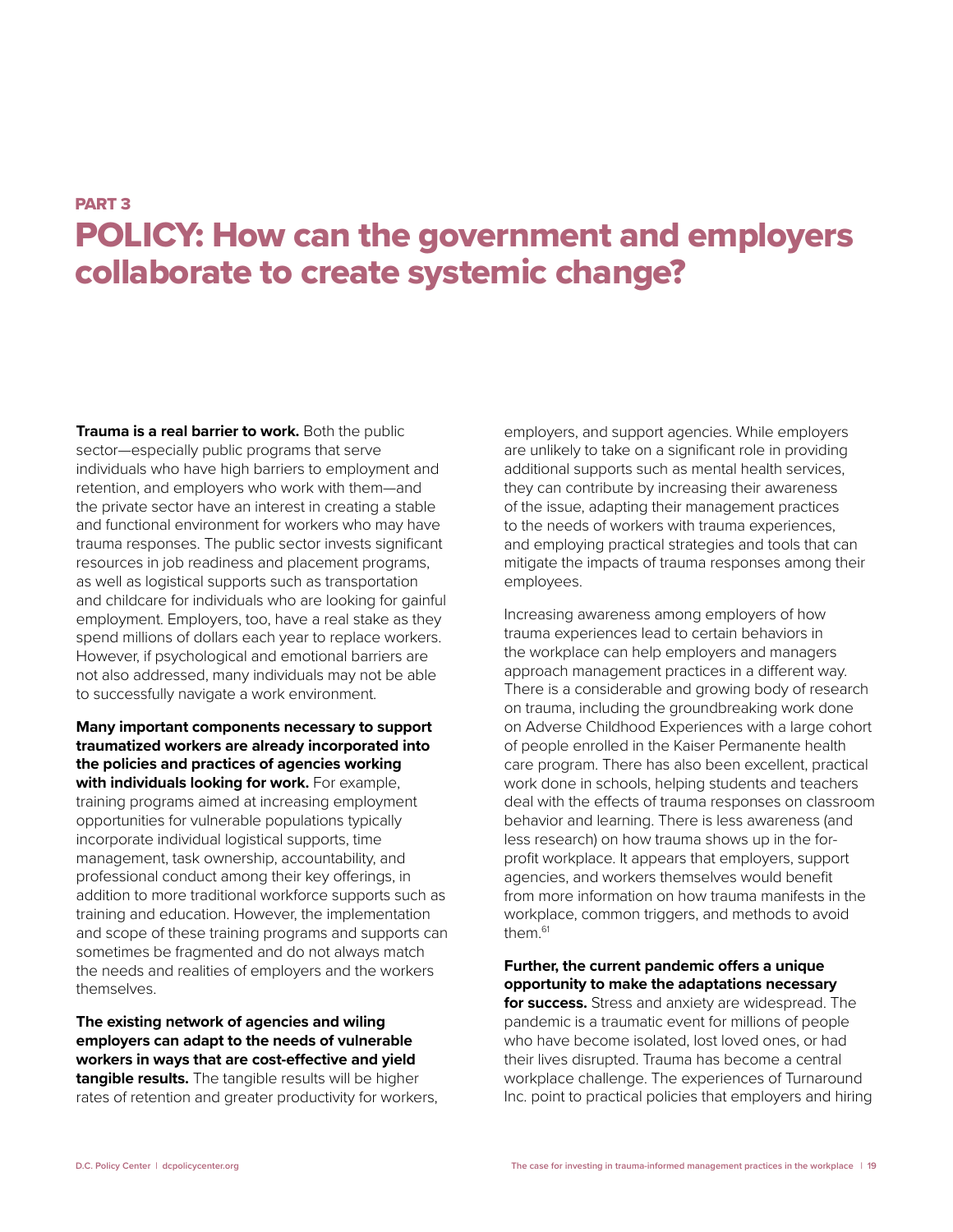managers can adopt around communication, continuity, and work environment as they work with public service providers and new employees.

**Perhaps the most important systemic change that is necessary is stronger communication, collaboration, and coordination between public program providers and support agencies, case managers, employers, and employees.** This begins with the "hand off" of the worker from the support agency to the employer. There must also be consistent feedback from the employer to the support agency once the worker is on the job. There could be an even greater level of continuity if each worker had a mentor from initial recruitment though the first year or so of employment. The costs of and source of payment for this mentor need to be addressed.

**Employers can also benefit from engaging with their employees in low-stress environments.** When workers interact with their case managers, it oftentimes follows a negative event–trouble at work or at home, for example. But workers must be assured that they are a genuine priority for public case management agencies, and that they are heard. Similarly, if employers only engage with their employees following a negative event, employees are more likely to experience high levels of stress that can result in trauma responses. Looking for opportunities to seek worker perspectives in low-stakes environments, for example, through roundtable discussions or regular meetings, can help build trust, a feeling of safety, longterm value for both the organizations involved and the workers.

#### **Public agencies can help by setting realistic boundaries and expectations for employers.**

Many employers need clear delineation of their responsibilities as employers, what resources are available to workers, and what workplace practices can be put in place to reduce anxiety and trauma responses. Knowing what supports are available for their workers from public case management agencies, and when to call public partners for such supports, may increase interest among employers in hiring workers with higher barriers to work, and will likely create a more inclusive workplace culture for existing employees.

**Workplace practices such as having managers set predictable, reliable, and consistent workplace rules could help workers navigate workplace settings.** Techniques employed by Turnaround and

other organizations engaging in this work included laying out explicit rules about when to arrive and how the day will go, setting consequences and applying them consistently, and setting tangible rewards and promotional structures and following through on them in a predictable and consistent way. Increasing awareness of trauma and its manifestations for supervisors of other organizations could improve outcomes through increased understanding, reassurance, consistency, and positive reinforcement.

**Additionally, public agencies must take additional steps to ensure that workers are ready for the psycho-social stressors they will encounter at work.**  Our research and the Turnaround Inc. case study suggest that many workers who have completed public programs are not work-ready. This has less to do with the skills training they received, and more to do with a lack of familiarity with the demands, expectations, and protocols of the mainstream workplace. Workers need to be able to anticipate common workplace challenges and experiences such as receiving constructive criticism, being responsible for outcomes, and navigating professional disagreements. To do this, they must know what triggers trauma responses for them and be able to employ coping strategies to manage those responses. Better coordination between programs, case managers, employers, and employees in defining elements of work readiness and preparing individuals can improve workforce outcomes.

**Finally, employers must look for ways to balance privacy with the need for personal information.** The need to respect worker privacy and the laws protecting worker confidentiality can sometimes make it difficult to identify the needs and unique challenges faced by traumatized workers. Turnaround Inc. trainees often used their previous experiences as a reference point in setting goals and plans and defining success. When workers' pasts include stigmatized experiences such as incarceration and experience with the criminal justice system, they are less willing to use these references, unless supported by the managers and employers. But employers are not always comfortable discussing past experiences, and sometimes they may be prevented by law from doing so. Employers can address this issue by regularly communicating with employees about their needs and wellbeing, being clear about their organization's investment in the mental health and success of its workforce, and regularly communicating and demonstrating that employees are a priority.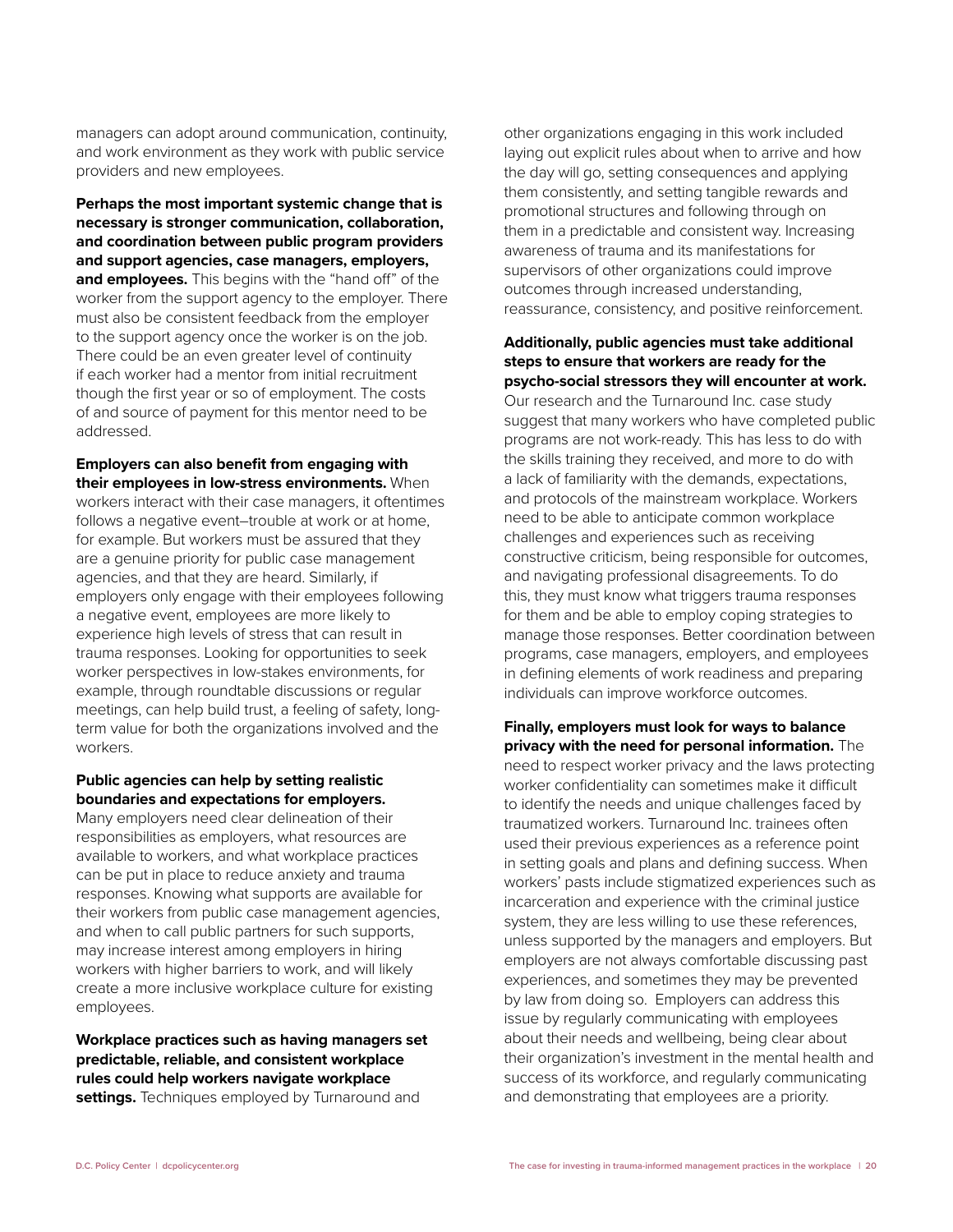## Next steps

**Trauma is pervasive and affects not only publicprogram participants, but potentially a large share of the workforce.** Additionally, research has shown that trauma-informed approaches and interventions improve mental health, employment outcomes, and life outcomes for individuals. Because of this, it is important for public service agencies, employers, and individuals to learn about trauma, how it can impact daily life and the workplace, and learn strategies to manage responses and improve employment outcomes.

#### **Many employers may be resistant to this task, seeing it as beyond the scope of the workplace, but even small changes can make big differences.** As

previously discussed, small changes to management styles can help avoid triggering employees and create more inclusive work environments. As a large percentage of the population potentially has trauma responses, these techniques are likely helpful in most workplaces.

**We know through previous research and the experiences of Turnaround and other organizations that many steps can be taken to increase awareness of trauma, improve the lives of workers, and improve employment outcomes.** Some steps this study has identified include asking workers what they need to thrive, learning from the experiences of individuals

who have navigated trauma responses and learned how to utilize healthy coping mechanisms, identifying what resources are available to employees and employers and making sure these resources are communicated, and creating greater awareness of trauma, its pervasiveness, and its manifestations. Additionally, increasing the quality and quantity of wraparound services, increasing coordination between case workers and employers, and implementing practical strategies to mitigate trauma responses (such as setting clear boundaries and expectations, setting tangible rewards and applying them consistently, and approaching conversations with positive reinforcement) will likely all contribute to an improved employment experience.

**The impact of trauma in the for-profit workplace is a relatively new area of research and could benefit**  from additional focus and exploration. Future study is needed to fully understand the effects of trauma and what methods are most successful to support affected individuals. Importantly, the development of management techniques and research should include engagement with affected communities to understand, improve, and implement trauma-informed management practices in the workforce. As our cultural and scientific understanding of trauma develops, we look forward to future insights and implementations of trauma-informed supports for individuals in the workplace.

## About the D.C. Policy Center

The mission of the D.C. Policy Center is to arm decision makers with fact-based, unbiased, and reliable research and analyses to help create a vibrant local economy that can maximize opportunities for residents, workers, and businesses in the District of Columbia. Through objective and rigorous research and collaboration, the D.C. Policy Center develops and tests policy ideas, disseminates its findings, actively promotes policy solutions, and engages in constructive dialogue and debate.

The views expressed are those of the authors' and should not be attributed to the D.C. Policy Center, members of its Board of Directors, or funders. Funders do not determine the research findings or the insights or recommendations of the D.C. Policy Center employees and experts. Further information on D.C. Policy Center's mission can be found at dcpolicycenter.org/about.

## Acknowledgements

The D.C. Policy Center thanks Gabrielle Cesar-McBride, the Executive Director of Turnaround Inc. for the information she provided for this research. All information on Turnaround and case notes from program participants presented in this report are based on this information. Our gratitude goes to Shanaqua Blake, Kelly DeCurtis, and Kenya Harris for their time and important insights. We thank Meika Wick, Michelle Palmer, Jennie Niles, Erin Bibo, Kevin Clinton, and Patty Brosmer for comments and suggestions on earlier drafts.

We are grateful to Thomas Gallagher for financially supporting this work.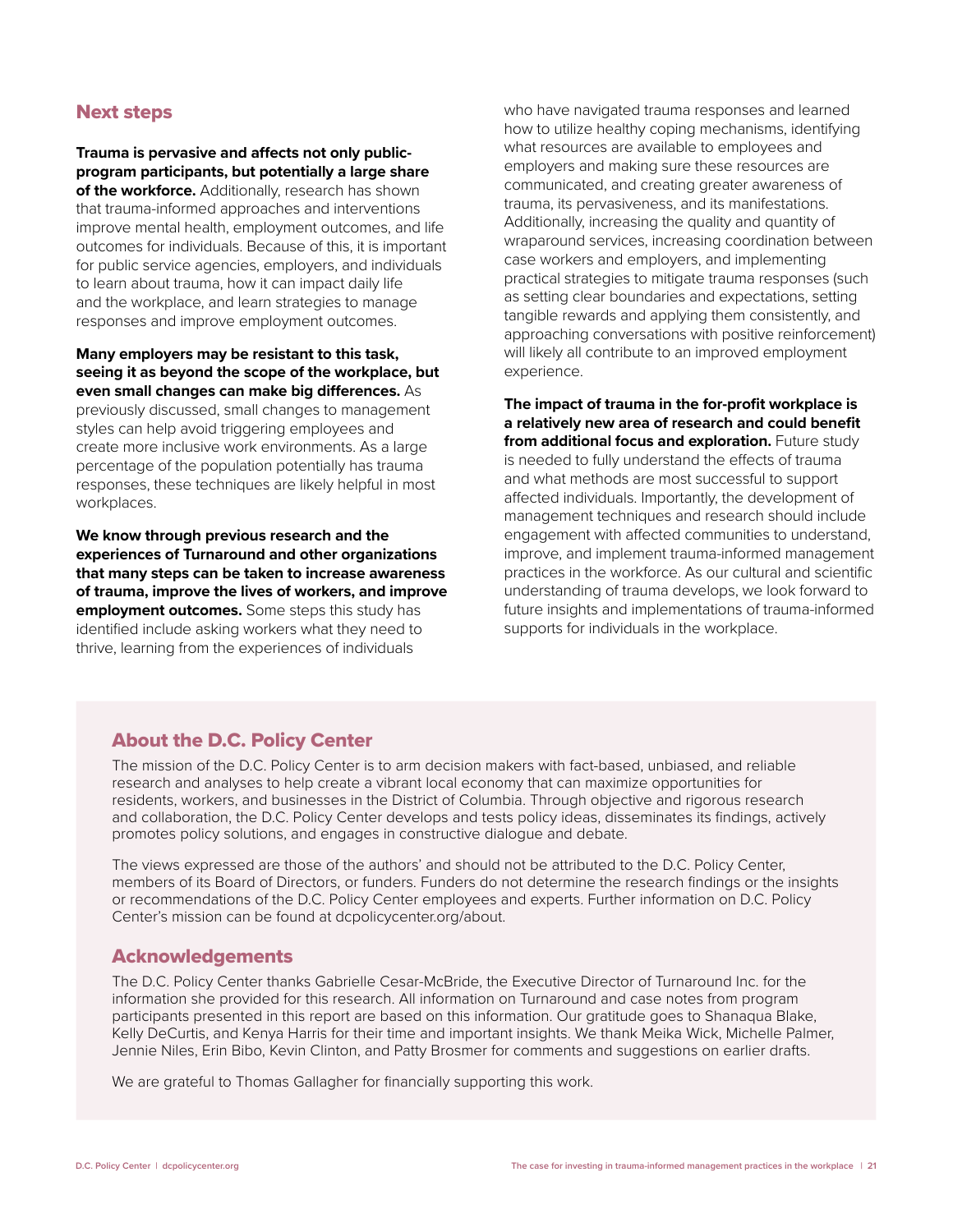## Notes to the text

1 For details, see FY21 Workforce Development System Expenditure Guide Accompanying Document published in February 2022, and available at [https://dcworks.dc.gov/sites/](https://dcworks.dc.gov/sites/default/files/dc/sites/dcworks/publication/attachments/FY21-Accompanying-Document.pdf) [default/files/dc/sites/dcworks/publication/attachments/FY21-](https://dcworks.dc.gov/sites/default/files/dc/sites/dcworks/publication/attachments/FY21-Accompanying-Document.pdf) [Accompanying-Document.pdf.](https://dcworks.dc.gov/sites/default/files/dc/sites/dcworks/publication/attachments/FY21-Accompanying-Document.pdf)

<sup>2</sup> This excludes funding for adult charter schools. For details see the FY2020 Expenditure Guide at [https://dcworks.dc.gov/](https://dcworks.dc.gov/sites/default/files/dc/sites/dcworks/publication/attachments/FY21-Expenditure-Guide.xlsx) [sites/default/files/dc/sites/dcworks/publication/attachments/](https://dcworks.dc.gov/sites/default/files/dc/sites/dcworks/publication/attachments/FY21-Expenditure-Guide.xlsx) [FY21-Expenditure-Guide.xlsx](https://dcworks.dc.gov/sites/default/files/dc/sites/dcworks/publication/attachments/FY21-Expenditure-Guide.xlsx) and the Accompanying Document at [https://dcworks.dc.gov/sites/default/files/dc/sites/dcworks/](https://dcworks.dc.gov/sites/default/files/dc/sites/dcworks/publication/attachments/FY21-Accompanying-Document.pdf) [publication/attachments/FY21-Accompanying-Document.pdf.](https://dcworks.dc.gov/sites/default/files/dc/sites/dcworks/publication/attachments/FY21-Accompanying-Document.pdf)

<sup>3</sup> And this amount excludes wraparound services supported by public funding such as housing, transportation, and childcare supports many of the participants receive. For example, according to the Administration for Children and Families, the District's total TANF funding (including federal and local resources) in Fiscal Year 2020 was \$316.4 million (source: [https://](https://www.acf.hhs.gov/sites/default/files/documents/ofa/fy2020_tanf_and_moe_state_pie_charts_092221.pdf) [www.acf.hhs.gov/sites/default/files/documents/ofa/fy2020\\_](https://www.acf.hhs.gov/sites/default/files/documents/ofa/fy2020_tanf_and_moe_state_pie_charts_092221.pdf) [tanf\\_and\\_moe\\_state\\_pie\\_charts\\_092221.pdf\)](https://www.acf.hhs.gov/sites/default/files/documents/ofa/fy2020_tanf_and_moe_state_pie_charts_092221.pdf). Of this amount approximately 11 percent (\$37 million) was spent on childcare services. The same agency reported that 44 percent of TANF participants in the District also took part in workforce training and readiness activities (source: [https://www.acf.hhs.gov/sites/default/](https://www.acf.hhs.gov/sites/default/files/documents/ofa/wpr2020table01a.pdf) [files/documents/ofa/wpr2020table01a.pdf\)](https://www.acf.hhs.gov/sites/default/files/documents/ofa/wpr2020table01a.pdf).

<sup>4</sup> The Expenditure Guide provides sporadic information in outcomes. For example, in 2019 (the last full year before the onset of the COVID-19 pandemic), of the 1,800 participants who completed one of the six programs offered by the D.C. Housing Authority, 221 participants who were employed at the 30 and 60-day employment check-in. Of the approximately 1,000 participants in the programs offered by the Department of Disability Services, about 18 percent had a job two months after they completed the program. And of the nearly 11,000 participants who were served by the Department of Human Services programs (provided for TANF and SNAP participants), approximately 1,000 completed a credentialing program, and job placement rate was approximately 36 out of 1,000 participants. The Department of Energy and Environment offered five programs which enrolled 369 participants. Of this group, 296 completed their program, and 28 found jobs. The total cost of this programming was \$2.9 million.

5 Bureau of Labor Statistics, JOLTS Metropolitan Statistical Area (MSA) Research Estimates. Available at [https://www.bls.gov/jlt/](https://www.bls.gov/jlt/jlt_msadata.htm) [jlt\\_msadata.htm](https://www.bls.gov/jlt/jlt_msadata.htm).

<sup>6</sup> CEL & Associates and National Apartment Association (2020), "Multifamily Employee Turnover Rates: 2010-2019," Units Magazine, 2019.

<sup>7</sup> This estimate is based on the Work Institute's survey of approximately 3,000 employers (available at [https://info.](https://info.workinstitute.com/hubfs/2020%20Retention%20Report/Work%20Institutes%202020%20Retention%20Report.pdf) [workinstitute.com/hubfs/2020%20Retention%20Report/Work%20](https://info.workinstitute.com/hubfs/2020%20Retention%20Report/Work%20Institutes%202020%20Retention%20Report.pdf) [Institutes%202020%20Retention%20Report.pdf](https://info.workinstitute.com/hubfs/2020%20Retention%20Report/Work%20Institutes%202020%20Retention%20Report.pdf)), which suggests that the cost of turnover is approximately the equivalent of a third of employee salary. The estimate combines this information with BLS data on occupational statistics, which show that in 2020, real estate and leasing sector in D.C. had 7,300 non-managerial positions with a median salary of \$46,000.

8 Timothy R. Hinkin, Brooks Holtom, and Dong Liu (2012). "The Contagion Effect: Understanding the Impact of Changes in Individual and Work-Unit Satisfaction on Hospitality Industry Turnover." Available at [https://ecommons.cornell.edu/](https://ecommons.cornell.edu/handle/1813/71059) [handle/1813/71059.](https://ecommons.cornell.edu/handle/1813/71059)

9 Estimate based on [BLS data](https://www.bls.gov/oes/current/oes_research_estimates.htm) that shows in 2020 there were 36,000 workers in DC in service occupation in food and accommodations sector, with a median salary of \$33,000.

<sup>10</sup> Turnover information is from ADP Workforce Vitality Reports, [2021 Third Quarter](https://workforcereport.adp.comhttps/ecommons.cornell.edu/handle/1813/71059).

<sup>11</sup> In 2020, an estimated 9,200 employees worked in nonmanagerial construction occupations in the sector in D.C. with a median salary of \$57,000.

<sup>12</sup> For details, see the American Psychological Association at [https://www.apa.org/topics/trauma.](https://www.apa.org/topics/trauma) According to the Wendt Center, it is the individual's response to an event that determines if the event is traumatic, not the nature of the event itself. Wendt Center Trauma Presentation April 2021.

<sup>13</sup> Robin Selwitz (2018). Obstacles to employment for returning citizens in D.C., D.C. Policy Center, Washington D.C. Available at [https://www.dcpolicycenter.org/publications/barriers-to](https://www.dcpolicycenter.org/publications/barriers-to-employment-for-returning-citizens-in-d-c/)[employment-for-returning-citizens-in-d-c/](https://www.dcpolicycenter.org/publications/barriers-to-employment-for-returning-citizens-in-d-c/).

14 Topitzes, J., Mersky, J.P., Mueller, D., Bacalso, E., & Williams, C. (2019). Implementing Trauma Screening, Brief Intervention, and Referral to Treatment (T-SBIRT) within Employment Services: A Feasibility Trial. American journal of community psychology.

<sup>15</sup> Dawn Griffin, "Behavioral Health in the Workplace: Can [Trauma-Informed Systems Help?](https://www.livewellsd.org/content/dam/livewell/Partners/PartnerPDFs/PartnerBusinessPDF/LWSD_Newsletter_Trauma_Informed_Systems_in_the_Workforce_-_FINAL.pdf)," Live Well San Diego, accessed March 3, 2021.

For example, when Chicago Public School teachers were asked to include trauma-informed practices into their daily work with their students, some found these practices clash with what the teachers defined as "expected behaviors" from students. It took an exceptional amount of work on part of principals to shift focus from certain student behaviors to strategies for improving outcomes that reduced the chances of dropping out of school. We find parallels between this example and workplace where trauma-informed workplace practices must similarly shift focus to positive behaviors that are indicators of employee success and longevity. For details, see Emily Krone Phillips, The Make-or-Break Year: Solving the Dropout Crises One Ninth Grader at a Time (The New Press, 2019).

17 Interview with Gabrielle Cesar-McBride, October 28, 2021.

<sup>18</sup> These include residents who reported they are available for work (6,724), not available for work due to an illness or another reason (2,525), and those who did not report details on their availability (44,222). The data are estimates developed using the American Community Survey's one-year microdata for 2019.

<sup>19</sup> Data from Behavioral Risk Factor Surveillance Systems, available here: https://nccd.cdc.gov/weat/#/analysis.

K. Hardcastle et al., "Measuring the Relationships between Adverse Childhood Experiences and Educational and Employment Success in England and Wales: Findings from a Retrospective Study," Public Health 165 (December 1, 2018): 106–16.yet through health and other mechanisms, those who suffer adverse childhood experiences (ACEs Available at [https://](https://doi.org/10.1016/J.PUHE.2018.09.014) [doi.org/10.1016/J.PUHE.2018.09.014.](https://doi.org/10.1016/J.PUHE.2018.09.014)

21 Vincent J. Felitti and Robert F. Anda, "The Relationship of Adverse Childhood Experiences to Adult Medical Disease, Psychiatric Disorders and Sexual Behavior: Implications for Healthcare," in The Impact of Early Life Trauma on Health and Disease, ed. Ruth A. Lanius, Eric Vermetten, and Clare Pain (Cambridge: Cambridge University Press, 2010), 77–87. Available at<https://doi.org/10.1017/CBO9780511777042.010>.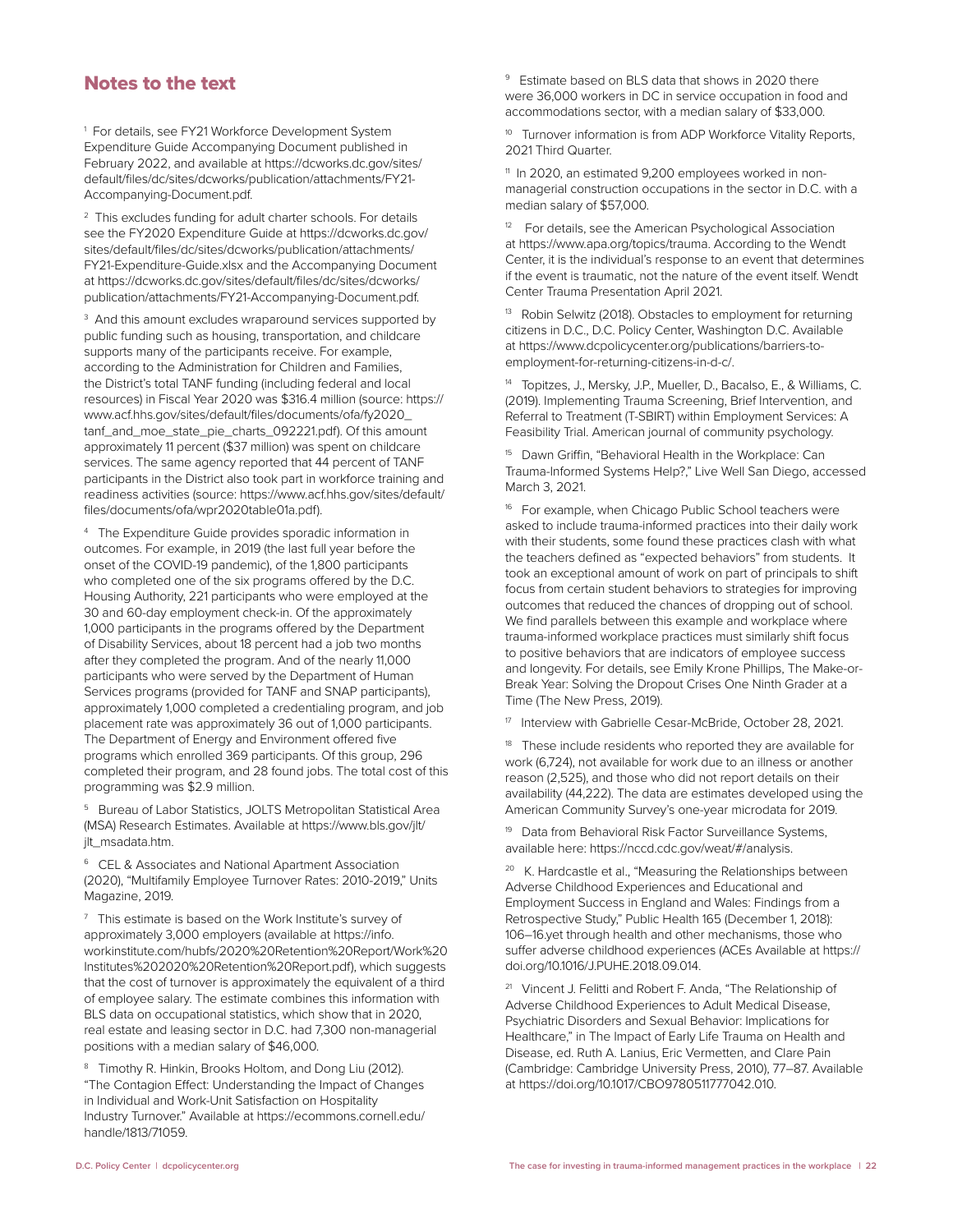22 Rusk D. (2018). Concentrated Poverty—The Critical Mass, D.C. Policy Center, Washington, D.C. Available at [https://www.](https://www.dcpolicycenter.org/publications/concentrated-poverty-critical-mass/) [dcpolicycenter.org/publications/concentrated-poverty-critical](https://www.dcpolicycenter.org/publications/concentrated-poverty-critical-mass/)[mass/.](https://www.dcpolicycenter.org/publications/concentrated-poverty-critical-mass/)

23 See, for example, Erickson, D. et, al, editors (2008). "[The](https://www.clevelandfed.org/en/newsroom-and-events/publications/special-reports/sr-20081024-the-enduring-challenge-of-concentrated-poverty-in-america.aspx)  [Enduring Challenge of Concentrated Poverty in America: Case](https://www.clevelandfed.org/en/newsroom-and-events/publications/special-reports/sr-20081024-the-enduring-challenge-of-concentrated-poverty-in-america.aspx)  [Studies from Communities across the U.S](https://www.clevelandfed.org/en/newsroom-and-events/publications/special-reports/sr-20081024-the-enduring-challenge-of-concentrated-poverty-in-america.aspx)." The Federal Reserve System and The Brookings Institution.

<sup>24</sup> Chetty R., M. Stepner, S. Abraham, et al. The Association [Between Income and Life Expectancy in the United States, 2001-](https://jamanetwork.com/journals/jama/article-abstract/2513561) [2014.](https://jamanetwork.com/journals/jama/article-abstract/2513561) JAMA. 2016;315(16):1750–1766.

25 McBride, A., M. Sherraden, and S. Pritzker. (2006). Civic Engagement among Low-Income and Low-Wealth Families: In Their Words. Family Relations, 55(2), 152-162. Retrieved February 23, 2021. Available at<https://www.jstor.org/stable/40005326>.

<sup>26</sup> For example, over time, economic segregation among the District's Black residents have increased. As more affluent Black residents have moved away from the District of Columbia, poverty has deepened in some parts of the city. For details, see Rusk D (2018). The Great Sort Part II, D.C. Policy Center, Washington, D.C. Available at [https://www.dcpolicycenter.org/publications/the-great](https://www.dcpolicycenter.org/publications/the-great-sort-part-ii/)[sort-part-ii/](https://www.dcpolicycenter.org/publications/the-great-sort-part-ii/).

27 Chetty R, N. Hendren, M. R. Jones, S. R. Porter (2018) "Race and Economic Opportunity in the United States: an Intergenerational Perspective" Quarterly Journal Of Economics, Volume 135, Issue 2, May 2020, Pages 711–783. Available at [https://opportunityinsights.](https://opportunityinsights.org/wp-content/uploads/2018/04/race_paper.pdf) [org/wp-content/uploads/2018/04/race\\_paper.pdf](https://opportunityinsights.org/wp-content/uploads/2018/04/race_paper.pdf)

28 Czeisler MÉ, Lane RI, Petrosky E, et al. Mental Health, Substance Use, and Suicidal Ideation During the COVID-19 Pandemic — United States, June 24–30, 2020. MMWR Morb Mortal Wkly Rep 2020; 69:1049–1057. DOI: [http://dx.doi.](http://dx.doi.org/10.15585/mmwr.mm6932a1) [org/10.15585/mmwr.mm6932a1](http://dx.doi.org/10.15585/mmwr.mm6932a1)

<sup>29</sup> Sayin Taylor, Y. and McConnell, B. (2022). The tepid monthly employment numbers in D.C. hide the great churn. D.C. Policy Center. Available at [https://www.dcpolicycenter.org/publications/](https://www.dcpolicycenter.org/publications/tepid-monthly-employment-numbers-churn/) [tepid-monthly-employment-numbers-churn/](https://www.dcpolicycenter.org/publications/tepid-monthly-employment-numbers-churn/)

<sup>30</sup> Wendt Center Trauma Presentation, April 2021.

<sup>31</sup> See, for example, Felitti, V., Anda, R. F., Dale, N., David, F. W., Alison, M. S., Valerie, E., et al. (1998). Relationship of childhood abuse and household dysfunction to many of the leading causes of death in adults: The Adverse Childhood Experiences (ACE) study. American Journal of Preventive Medicine, 14(4), 245–258; and Anda, R. F., Felitti, V. J., Bremner, J. D., Walker, J. D., Whitfield, C., Perry, B. D., et al. (2006). The enduring effects of abuse and related adverse experiences in childhood. A convergence of evidence from neurobiology and epidemiology. European Archives of Psychiatry and Clinical Neuroscience, 256(3), 174–186. Available at<https://doi.org/10.1007/s00406-005-0624-4>

<sup>32</sup> Cambron, C., Gringeri, C., & Vogel-Ferguson, M. B. (2015). Adverse childhood experiences, depression, and mental health barriers to work among low-income women. Social Work in Public Health, 30(6), 504–515. Available at [https://www.tandfonline.com/](https://www.tandfonline.com/doi/full/10.1080/19371918.2015.1073645) [doi/full/10.1080/19371918.2015.1073645](https://www.tandfonline.com/doi/full/10.1080/19371918.2015.1073645).

<sup>33</sup> See, for example Anda, R. F., Felitti, V. J., Bremner, J. D., Walker, J. D., Whitfield, C., Perry, B. D., et al. (2006). The enduring effects of abuse and related adverse experiences in childhood. A convergence of evidence from neurobiology and epidemiology.

European Archives of Psychiatry and Clinical Neuroscience, 256(3), 174–186; Danese, A., Moffitt, T. E., Harrington, H., Milne, B. J., Polanczyk, G., Pariante, C. M., et al. (2009); Adverse childhood experiences and adult risk factors for age-related disease: Depression, inflammation, and clustering of metabolic risk markers. Archives of Pediatrics & Adolescent Medicine, 163(12), 1135–1143; Dube, S. R., Fairweather, D., Pearson, W. S., Felitti, V. J., Anda, R. F., & Croft, J. B. (2009). Cumulative childhood stress and autoimmune diseases in adults. Psychosomatic Medicine, 71(2), 243–250. Available at [https://doi.org/10.1097/Psy.0b013e3181907888.](https://doi.org/10.1097/Psy.0b013e3181907888)

<sup>34</sup> Chilton, M., Knowles, M., Rabinowich, J., & Arnold, K. T. (2015). The relationship between childhood adversity and food insecurity: 'It's like a bird nesting in your head'. Public Health Nutrition, 1–11. Available at [https://doi.org/10.1017/S1368980014003036.](https://doi.org/10.1017/S1368980014003036)

35 Adams, A. E., Bybee, D., Tolman, R. M., Sullivan, C. M., & Kennedy, A. C. (2013). Does job stability mediate the relationship between intimate partner violence and mental health among low-income women? American Journal of Orthopsychiatry, 83(4), 600–608. Available at [https://doi.apa.org/](https://doi.apa.org/doiLanding?doi=10.1111%2Fajop.12053) [doiLanding?doi=10.1111%2Fajop.12053.](https://doi.apa.org/doiLanding?doi=10.1111%2Fajop.12053)

36 Sansone, R.A., Dakroub, H., Pole, M., & Butler, M. (2005). Childhood Trauma and Employment Disability. The International Journal of Psychiatry in Medicine, 35, 395 – 404.

<sup>37</sup> Robin Selwitz (2018). Obstacles to employment for returning [citizens in D.C.,](https://www.dcpolicycenter.org/publications/barriers-to-employment-for-returning-citizens-in-d-c/) D.C. Policy Center, Washington D.C.

<sup>38</sup> CSOSA classified a client as "employable" if the client is not retired, disabled, suffering from a debilitating medical condition, receiving Supplemental Security Income, participating in a residential treatment program, incarcerated, or participating in a school or training program.

<sup>39</sup> Results are current as of March 5, 2018.

<sup>40</sup> Dan Bloom, Pamela J. Loprest, and Sheila R. Zedlewski (2011). TANF recipients with barriers to employment. Urban Institute, Washington D.C. Available at: [https://www.urban.org/sites/default/](https://www.urban.org/sites/default/files/publication/25396/412567-TANF-Recipients-with-Barriers-to-Employment.PDF) [files/publication/25396/412567-TANF-Recipients-with-Barriers-to-](https://www.urban.org/sites/default/files/publication/25396/412567-TANF-Recipients-with-Barriers-to-Employment.PDF)[Employment.PDF](https://www.urban.org/sites/default/files/publication/25396/412567-TANF-Recipients-with-Barriers-to-Employment.PDF).

41 See, for example, Cheng, T. C. (2013). Intimate partner violence and welfare participation: A longitudinal causal analysis. Journal of Interpersonal Violence, 28(4), 808–830; and Lown, E. A., Schmidt, L. A., & Wiley, J. (2006). Interpersonal violence among women seeking welfare: Unraveling lives. [Research Support, N.I.H., Extramural]. American Journal of Public Health, 96(8), 1409–1415. Available at [https://ajph.aphapublications.org/doi/10.2105/](https://ajph.aphapublications.org/doi/10.2105/AJPH.2004.057786) [AJPH.2004.057786](https://ajph.aphapublications.org/doi/10.2105/AJPH.2004.057786).

42 Cambron, C., Gringeri, C., & Vogel-Ferguson, M. B. (2014). Physical and mental health correlates of adverse childhood experiences among low-income women. Health & Social Work, 39(4), 221–229.

43 Evans, G. W., Brooks-Gunn, J., & Klebnov, P. K. (2011). Stressing out the poor: chronic physiological stress and the incomeachievement gap. Community Investments, 23(2), 22–27.

44 Lu, W., Mueser, K. T., Rosenberg, S. D., & Jankowski, M. K. (2008). Correlates of adverse childhood experiences among adults with severe mood disorders. Psychiatric Services, 59(9), 1018–1026. Available at:<https://doi.org/10.1176/appi.ps.59.9.1018>.